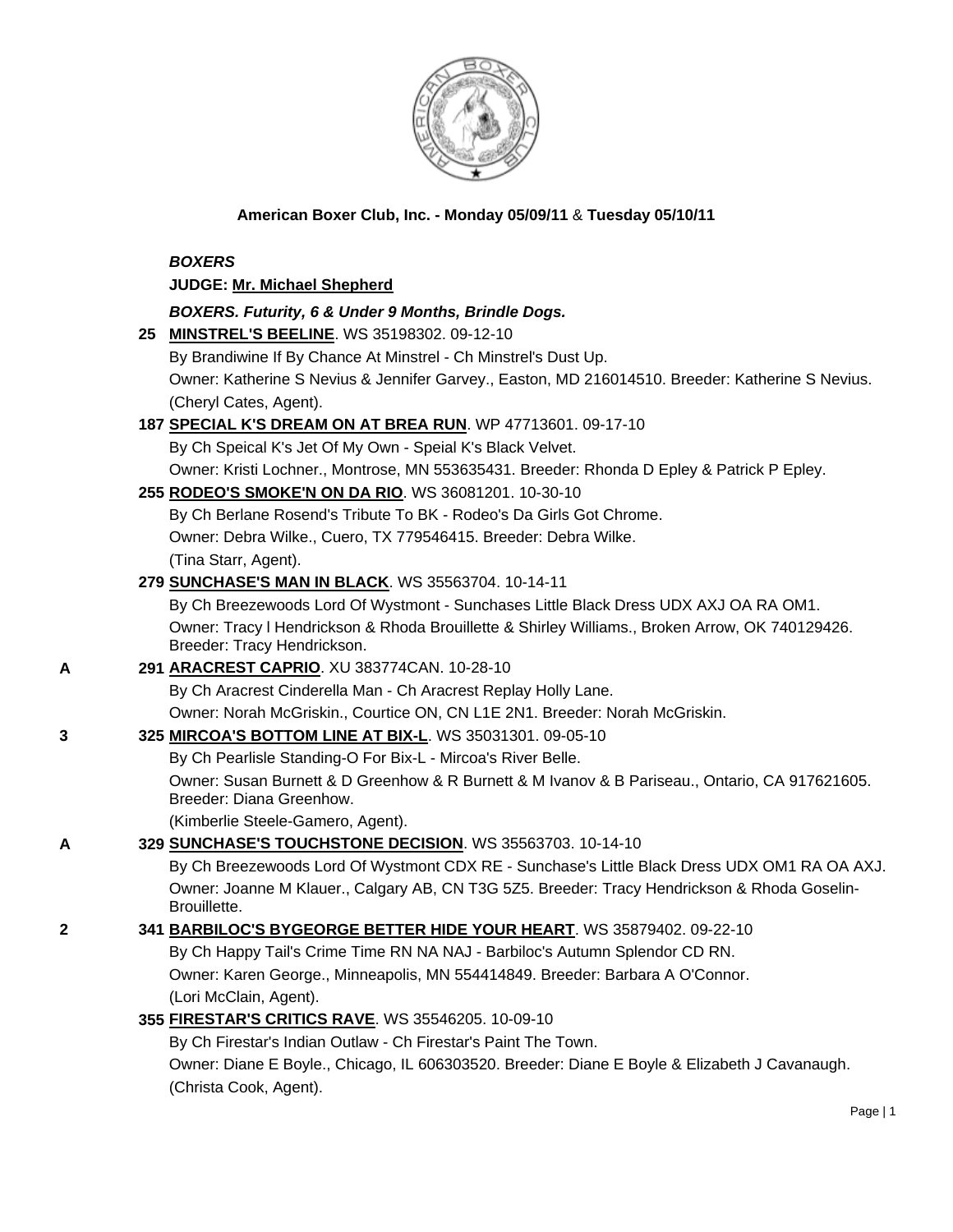|   |   | 383 JUST-A-WYN'S ROLLS ROYCE SILVER SPUR. WS 35774901. 09-20-10                                                                    |
|---|---|------------------------------------------------------------------------------------------------------------------------------------|
|   |   | By GCH Sharlebar's Simply Debadent - Ch Just-A-Wyns Celtic Princess.                                                               |
|   |   | Owner: Mary Lynn & Ashley Wynieski & Tammy Zook., Elyria, OH 440358352. Breeder: Mary Lynn &<br>Ashley Wynieski.                   |
| 4 |   | 427 DC'S STONES THROW TO SUMMER. WS 34929004. 08-12-10                                                                             |
|   |   | By Ch Summer's Dash RipRock - Ch DC's Precious Gem Of Shadigee.                                                                    |
|   |   | Owner: Ron Weber & Donna Schafer & Josie O'Reilly., Rochester, NY 146261320. Breeder: Donna<br>Schafer & Carl Schafer.             |
|   |   | (Medley Small, Agent).                                                                                                             |
| 1 |   | 505 SEA SALUTE'S CHANTICLEAR DIVER. WS 36047704. 10-21-10                                                                          |
|   |   | By Ch Cachet's Thief In The Night - Ch Gem's Maggie Lee.                                                                           |
|   |   | Owner: Sharon Taylor., Glen Burnie, MD 210607704. Breeder: Sharon Taylor & Marylou Hatfield.                                       |
|   |   | (Marylou Hatfield, Agent).                                                                                                         |
|   |   | BOXERS. Futurity, 6 & Under 9 Months, Fawn Dogs.                                                                                   |
|   | 9 | GENTRY'S NEXT GENERATION AT DUNNFORD. WS 35062602. 08-21-10                                                                        |
|   |   | By Ch Naja's Enterprise Of Summer - Ch Reo's Miss Hershey's Kiss.                                                                  |
|   |   | Owner: Christine Shackelford., Loveland, OH 451401348. Breeder: Paula Vandervoort.                                                 |
|   |   | (Jorge Pinzon, Agent).                                                                                                             |
| 2 |   | 23 UTOPIA'S ROBIN HOOD AT NOTTINGHAM. WS 36025301. 09-17-10                                                                        |
|   |   | By Ch Kami-Ko N' Kini's Walk The Line - Ch Utopia's Goddess Of The Hunt.                                                           |
|   |   | Owner: Sylvia Holman & Anna & Kalynn Hetrick., Lancaster, CA 935366714. Breeder: Anna & Kalynn<br>Hetrick & Suzanne Aline Planter. |
|   |   | (Cheryl A Cates, Agent).                                                                                                           |
|   |   | 67 MARBURL'S SPARTACUS. WS 36580502. 11-08-10                                                                                      |
|   |   | By Ch Illyrian's Trilogy - Ch Marburl's Mykonos.                                                                                   |
|   |   | Owner: Mary Frances Burleson., Sachse, TX 750483931. Breeder: Owner.                                                               |
|   |   | (Lori McClain, Agent).                                                                                                             |
|   |   | 73 SPECTRUM SCARSBOROUGH HURRICANE JACK. WS 36516701. 10-20-10                                                                     |
|   |   | By Winmere Time Trial - Spectrum-Scarboro Ruby Red.                                                                                |
|   |   | Owner: Claudia & Lisa Tremblay & Virginia Zurflich., Brooksville, FL 34614. Breeder: Owners.                                       |
|   |   | 129 FIRESTAR'S HOT TICKET. WS 35546206. 10-09-10                                                                                   |
|   |   | By Ch Firestar's Indian Outlaw - Ch Firestar's Paint The Town.                                                                     |
|   |   | Owner: Diane E Boyle., Chicago, IL 606303520. Breeder: Diane E Boyle & Elizabeth J Cavanaugh.                                      |
|   |   | (Christa Cook, Agent).                                                                                                             |
|   |   | 205 LISTON'S BE ON THE LOOKOUT. WS 36043001. 09-09-10                                                                              |
|   |   | By Liston's Ritchie Valens - Liston's Uptown Girl.                                                                                 |
|   |   | Owner: Melvin Wolfe., Summerfield, FL 34491. Breeder: Lisa Spohn.                                                                  |
|   |   | (B J Barnhart, Agent).                                                                                                             |
|   |   | 211 FALMARK'S DIAMOND MARKET. WS 35496601. 08-18-10                                                                                |
|   |   | By Ch Falmark's Diamond Mine - Falmark's Fox-Trot.                                                                                 |
|   |   | Owner: Laura Cuthbert., Watertown, MA 02472. Breeder: Laura Cuthbert.                                                              |
| 3 |   | 215 PAWPRINT SHOW MUST GO ON. WS 35762802. 10-06-10                                                                                |
|   |   | By GCH Duba-Dae's Who's Your Daddy - Ch Raintree's Sweet Dreams.                                                                   |
|   |   | Owner: Christina Ghimenti., Hayward, CA 94544. Breeder: Christina Ghimenti & Jessica Wyckoff.                                      |
|   |   | (Wendy Bettis, Agent).                                                                                                             |
|   |   | 227 GENTRY'S BEAM ME UP. WS 35062601. 08-21-10                                                                                     |
|   |   |                                                                                                                                    |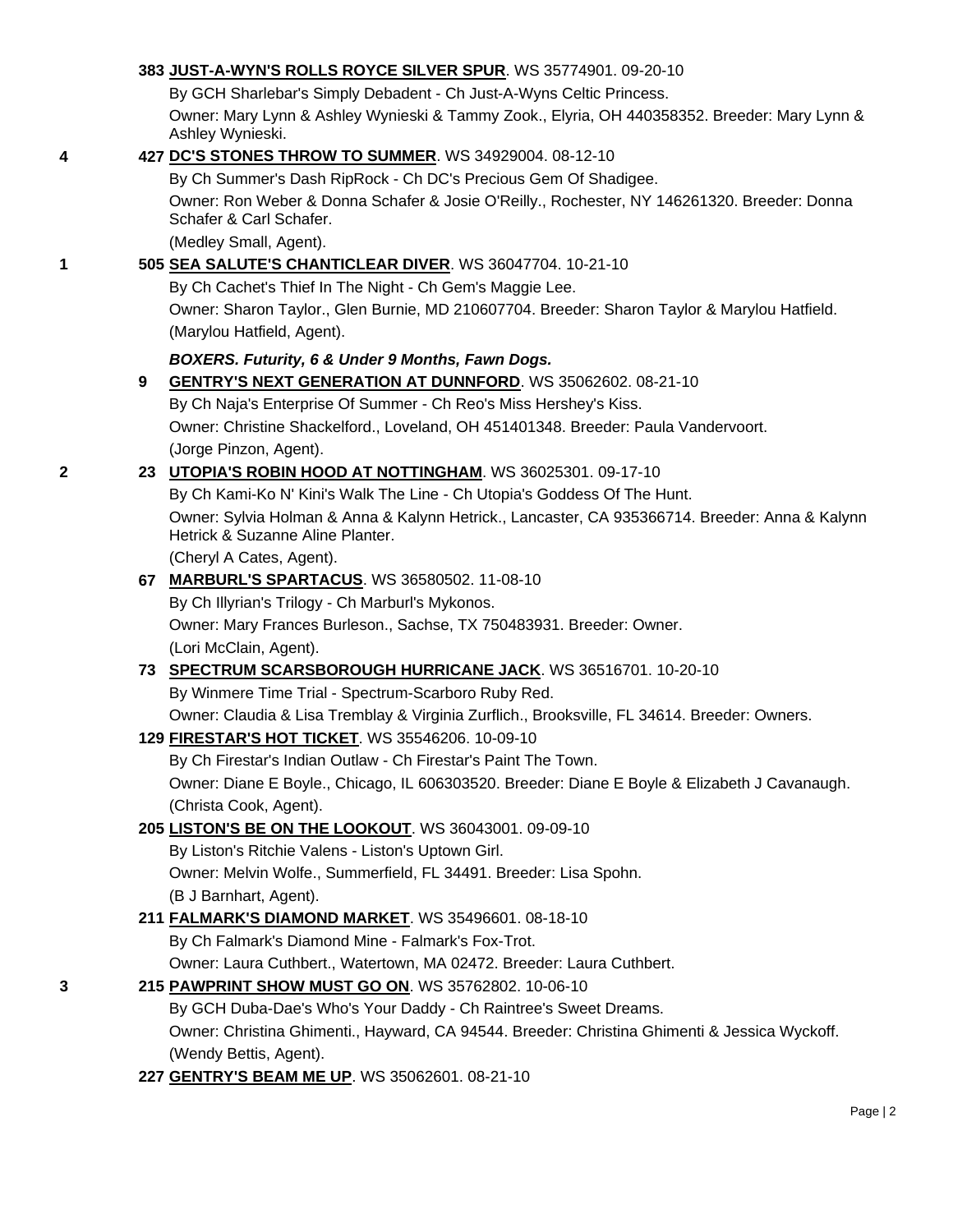|   | By Ch Naja's Enterprise Of Summer CD - Ch REO's Miss Hershey's Kiss.                                                                                        |
|---|-------------------------------------------------------------------------------------------------------------------------------------------------------------|
|   | Owner: Paula Vandervoort., Houston, TX 770081399. Breeder: Paula Vandervoort.                                                                               |
|   | (Terri Galle, Agent).                                                                                                                                       |
|   | 1 <b>/BPF/BF_299 <u>NIVEK'S STOLEN TREASURE OF SHARLEDAR</u>. WS 35487702. 10-03-10</b>                                                                     |
|   | By GCH Bravo N Sunset Stealing Time - Ch Westhaven N Nivek's Grateful Heart.                                                                                |
|   | Owner: Sharon & Randy Darby., Dillsboro, IN 470189078. Breeder: Jean Marie Burkhammer & Tami<br>Westendorf.                                                 |
|   | (Tami Mishler, Agent).                                                                                                                                      |
|   | 303 IVYLANE RUFFINL NOW YA SEE EM NOW YA DON'T. WS 35131904. 08-10-10                                                                                       |
|   | By Ch High Ridge's Bring N Sexy Back - Windwood's Bec Mon Chu.                                                                                              |
|   | Owner: Connie McGill-Richardson., Gilmer, TX 756456387. Breeder: Tina Starr & Ike Liotto.                                                                   |
|   | (Tina Starr, Agent).                                                                                                                                        |
|   | 309 IVYLANE RUFFIANL TREE SHAKER. WS 35131901. 08-10-10                                                                                                     |
|   | By Ch High Ridge's Bring N Sexy Back - Windwood's Bec Mon Chu.                                                                                              |
|   | Owner: Lisa Goss., Santa Fe, TX 775108020. Breeder: Tina Starr & Ike Liotto.                                                                                |
|   | (Tina Starr, Agent).                                                                                                                                        |
| 4 | 453 KELLY'S TIME TO ROCK AT CODACK. WS 35741003. 08-19-10                                                                                                   |
|   | By Shalsade's Handyman - Ch Kelly's In The Nick Of Time.                                                                                                    |
|   | Owner: Connie Back., River Ridge, LA 701233667. Breeder: Susan Kelly & Connie Back & I Keliotto.                                                            |
| A | 507 RODEO'S SMOKE'N DA BARREL. WS 36081203. 10-30-10                                                                                                        |
|   | By Ch Berlane Rosend's Tribute To BK - Rodeo's Da Girls Got Chrome.                                                                                         |
|   | Owner: Bill Johnson & Debra Wilke., Birmingham, AL 35216. Breeder: Debra Wilke & Shawn Wilke.                                                               |
|   | (Tina Starr, Agent).                                                                                                                                        |
|   | 513 ARIA TEALCREST'S MUSIC OF THE NIGHT. WS 35114005. 09-09-10                                                                                              |
|   | By Ch Tealcrest's Luck Of The Irish CD RA NAJ - Ch Masue's Fancy Affair.<br>Owner: Jill Hootman., Clarksville, TN 370405513. Breeder: Sharon Dennis Fuerst. |
|   | (Sherry Canciamille, Agent).                                                                                                                                |
|   |                                                                                                                                                             |
|   | BOXERS. Futurity, 9 & Under 12 Months, Brindle Dogs.                                                                                                        |
| 1 | 167 CH ENCORE'S OUTTA MY WAY. WS 35274801. 07-23-10                                                                                                         |
|   | By Ch Encore's Bismark - Ch Encore's Godiva.                                                                                                                |
|   | Owner: Bruce & Mary Jo Andreu & Cheryl A Cates., Mountain View, CA 94040. Breeder: Cheryl A Cates<br>& Jan & Richard Mumford.                               |
|   | 283 HEART ACRE HABERL'S NUCLEAR POWER. WS 34167904. 05-15-10                                                                                                |
|   | By Ch Haberl's Heartacre's U Got It CD RN - Haberl's Florida Edition.                                                                                       |
|   | Owner: Shoichi Onda., Brooksville, FL 34601. Breeder: Jo A Haberl & M J Alencewicz & B J Barnhart &<br>M Dominguez.                                         |
|   | (B J Barnhart, Agent).                                                                                                                                      |
|   | 293 HABERL'S .44 MAG. WS 34167902. 05-15-10                                                                                                                 |
|   | By Ch Haberl's Heartacre's U Got It CD RN - Haberl's Florida Edition.                                                                                       |
|   | Owner: John Strauss II., Royal Palm Beach, FL 334119001. Breeder: Joann Haberl & Matias<br>Dominguez.                                                       |
| 3 | 295 BEEVEE'S BIG BANG BRITLYN. WS 34656608. 06-18-10                                                                                                        |
|   | By BeeVee's Dark Secret - Ch Britlyn's Uptown Girl.                                                                                                         |
|   | Owner: William A & Vicki C East., Greensboro, NC 274068213. Breeder: Raynetta Buchholz & Vicki<br>East.                                                     |
| 4 | 315 ROCKET'S ESCAPE VELOCITY TO GENTRY. WS 34208501. 06-01-10                                                                                               |
|   | By Ch Happytail's Dart Impact - Rocket's Sky's The Limit CD RN.                                                                                             |
|   | Page Li                                                                                                                                                     |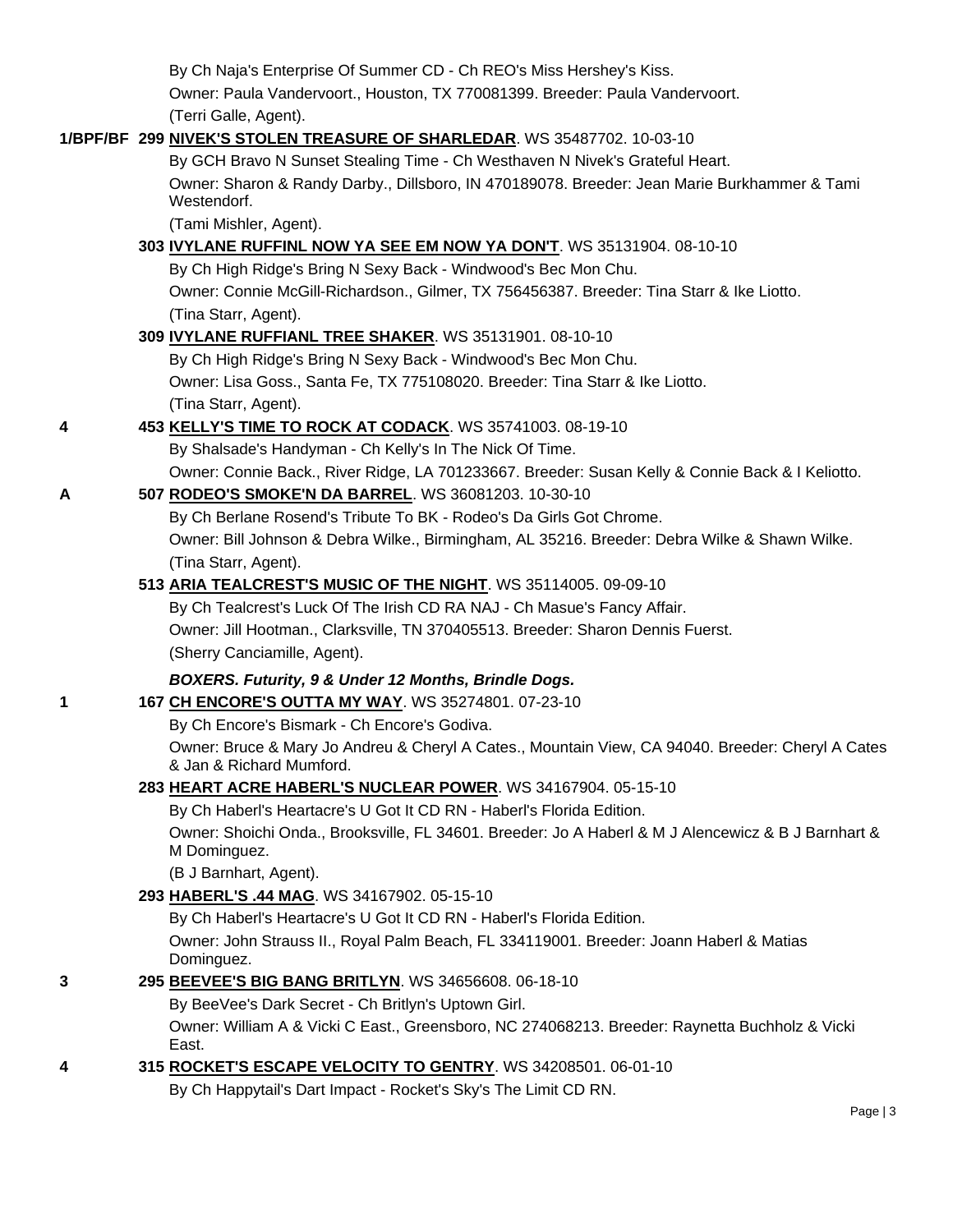Owner: Paula Vandervoort., Houston, TX 770081399. Breeder: Kerry Rodgers. (Terri Galle, Agent). **347 [INSURGE'S TURN THE PAGE](http://canis.infodog.com/files/bdogrsl1.prg;makc=XN_363415CAN;mdog=Insurge_s_Turn_The_Page;wins=all)**. XN 363415CAN. 07-22-10 By Ch Aracrest Cinderella Man - Aracrest Vanity Holly Lane. Owner: Kevin Serjeant & Norah McGriskin., Pickering ON, CN L1W 2C8. Breeder: Kevin Serjeant & Norah McGriskin. **399 [JUST-A-WYN'S DOWN ON BROADWAY](http://canis.infodog.com/files/bdogrsl1.prg;makc=WS_34870202;mdog=Just-A-Wyn_s_Down_On_Broadway;wins=all)**. WS 34870202. 08-01-10 By GCH Justawyn Ding Time At Heartacres - Ch Cameliard's Let Me Entertain You. Owner: Kim Greulich., Greenville, OH 453311203. Breeder: Karol Cline. (Ashley Wynieski, Agent). **485 [CINNRHEE HEARTACRE DEVIL IN A CUTE SUIT](http://canis.infodog.com/files/bdogrsl1.prg;makc=WS_35171107;mdog=Cinnrhee_Heartacre_Devil_In_A_Cute_Suit;wins=all)**. WS 35171107. 05-13-10 By Cinnrhee's Shoot Em Up - Heartacre Cinnrhee BR Cupid. Owner: H Medley Small & Richard & Diana Zorich., Buffalo, NY 142161941. Breeder: H Medley Small. **2 511 [MIRCOA'S FLYING HIGH WITH ATTITUDE FOR SKYVIEW](http://canis.infodog.com/files/bdogrsl1.prg;makc=WS_34785801;mdog=Mircoa_s_Flying_High_With_Attitude_For_Skyview;wins=all)**. WS 34785801. 08-01-10 By Ch Strawberry N Reo Gold Country - Mircoa's Stirring Things Up. Owner: Diana Greenhow., Fountain Valley, CA 927087121. Breeder: Diana Greenhow. (Wendy Bettis, Agent). *BOXERS. Futurity, 9 & Under 12 Months, Fawn Dogs.* **4 29 [RIPN T'S RIDING SOLO](http://canis.infodog.com/files/bdogrsl1.prg;makc=WS_34957501;mdog=Ripn_T_s_Riding_Solo;wins=all)**. WS 34957501. 07-01-10 By Ch Naja's Enterprise Of Summer - Ripn T's Paisley Sky. Owner: Tina Montgomery., Hermiston, OR 978386194. Breeder: Tina Montgomery. **31 [ROCKYTOP'S IN PLAIN SIGHT](http://canis.infodog.com/files/bdogrsl1.prg;makc=WS_34940006;mdog=Rockytop_s_In_Plain_Sight;wins=all)**. WS 34940006. 07-08-10 By Ch Bentbrook's Image Of Highnoon - Ch Vancroft's Bullet's Glamorous. Owner: Teresa Sil McCall & Deborah L Clark., Conroe, TX 773034435. Breeder: Deborah L Clark & Teresa McCall & Jacqueline Royce. (Danielle Butler, Agent). **A 155 [RUMMER RUN'S PATTON OF CARILLON](http://canis.infodog.com/files/bdogrsl1.prg;makc=WS_34817806;mdog=Rummer_Run_s_Patton_Of_Carillon;wins=all)**. WS 34817806. 08-04-10 By Ch Capri's Woods End Spellcaster - Ch Carillon Ellie's Grand Finale. Owner: Ann B Anderson & Steven G Anderson., Atlanta, GA 303274422. Breeder: Cindy Suarez. (Rick Justice, Agent). **173 [WHITE PINES GAME ON](http://canis.infodog.com/files/bdogrsl1.prg;makc=WS_34435602;mdog=White_Pines_Game_On;wins=all)**. WS 34435602. 06-28-10 By GCH White Pines Jive Talkin - Ch White Pines Nothin Comes Close. Owner: Tom & Bridget Guarente., Fairview Park, OH 441262816. Breeder: Robert W Gasper & Linda L Gasper. (Guy Fisher, Agent). **197 [DENEVI'S INDEPENDENCE IS ABSOLUTE](http://canis.infodog.com/files/bdogrsl1.prg;makc=WS_35401801;mdog=Denevi_s_Independence_Is_Absolute;wins=all)**. WS 35401801. 07-04-10 By Denevi's Dbl Chocolate Absolute - Ch Denevi's Tall Blond Bombshell. Owner: Rachelle Tarango & Catherine Denevi., Vista, CA 92081. Breeder: Catherine Denevi. (James Bettis, Agent). **2 231 [BROOKWOOD'S PRELUDE TO A DREAM](http://canis.infodog.com/files/bdogrsl1.prg;makc=WS_34419404;mdog=Brookwood_s_Prelude_To_A_Dream;wins=all)**. WS 34419404. 06-02-10 By Ch Brookwood's Place Of Dreams - Ch Sapphire's Wild Pitch Of Burlwood. Owner: Danny & Bethany Glenn & Lee Ann Brooks., Crittendon, KY 41030. Breeder: Shelly Williams. **A 247 [WOODRIDGE'S SECOND CHANCE](http://canis.infodog.com/files/bdogrsl1.prg;makc=WS_34730402;mdog=Woodridge_s_Second_Chance;wins=all)**. WS 34730402. 07-09-10 By Ch Pearlisle Standing-O For Bix-L - Ch Woodridge's Immaculate Conception. Owner: Robin & Jim Fortney & Janice Von Brook & George Miller., Limerick, ME 040484301. Breeder: Robin & Jim Fortney.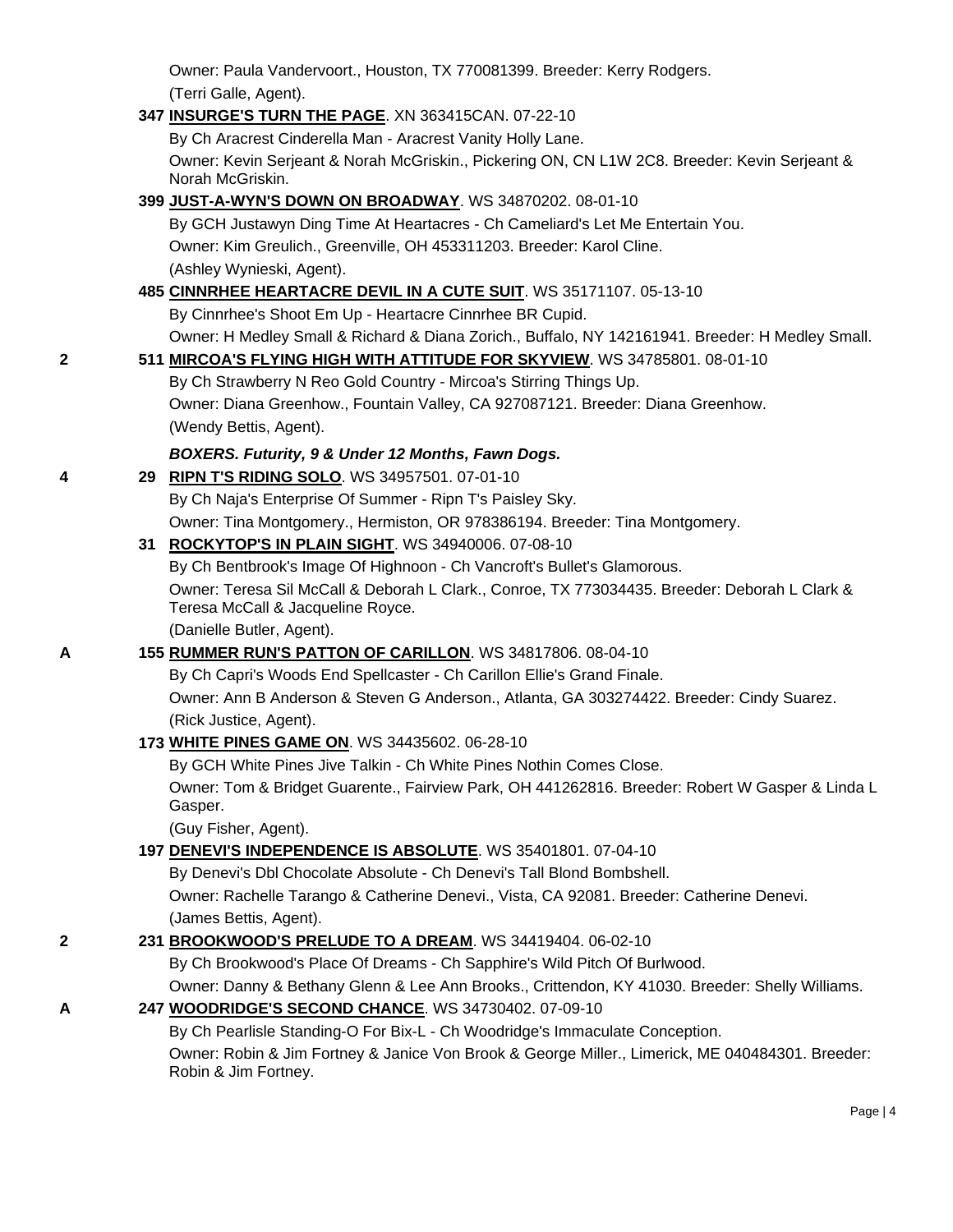(Debbie Struff, Agent).

# **251 [MASUE'S CHIVAS REGAL](http://canis.infodog.com/files/bdogrsl1.prg;makc=WS_34369702;mdog=Masue_s_Chivas_Regal;wins=all)**. WS 34369702. 06-10-10 By GCH Masue's Virginia Gentleman Of Aria - Ch Masue's Nothing But Luck. Owner: Sue & Doug Tolbert., Troutville, VA 241756674. Breeder: Sue & Doug Tolbert & Carol McGuire. (K Page Conrad, Agent). **271 [WINDSONG'S GREAT AFFAIR OF AVALON](http://canis.infodog.com/files/bdogrsl1.prg;makc=WS_35245604;mdog=Windsong_s_Great_Affair_Of_Avalon;wins=all)**. WS 35245604. 07-13-10 By Ch Avalon's Urban Legend - Ch Avalon's Windsong. Owner: William & Linda Rakow., Menomonee Falls, WI 53051. Breeder: William Rakow & Linda Rakow & N Hansen & Dr Dan Buchwald. (Daniel A Buchwald, Agent). **1 301 [BRITLYN'S HIGH NOON](http://canis.infodog.com/files/bdogrsl1.prg;makc=WS_34656607;mdog=Britlyn_s_High_Noon;wins=all)**. WS 34656607. 06-18-10 By Bee-Vee's Dark Secret - Ch Britlyn's Uptown Girl. Owner: Raynetta Buchholz., Greensboro, NC 27406. Breeder: Raynetta Buchholz & Vicki East. **333 [VANCROFT BULLET'S NO RESERVATION](http://canis.infodog.com/files/bdogrsl1.prg;makc=WS_34940001;mdog=Vancroft_Bullet_s_No_Reservation;wins=all)**. WS 34940001. 07-08-10 By Ch Brentbrook's Image Of HighNoon - Ch Vancroft's Bullet's Glamorous. Owner: Deborah Clark & T McCall & D Bedford & J Royce., Guyton, GA 313124534. Breeder: D Clark & T McCall & J Royce. (Cindy Crawford Gorath, Agent). **339 [RAINEYLANE-STUDIO PICASSO OF BAIBROOK](http://canis.infodog.com/files/bdogrsl1.prg;makc=WS_34332003;mdog=Raineylane-Studio_Picasso_Of_Baibrook;wins=all)**. WS 34332003. 05-24-10 By GCH Raineylane-Studio DaVinci - Biabrook's Golden Glow Of Amber. Owner: Bridget Brown & Mike Ahlers., Pelham, AL 351243665. Breeder: Karen Kaleta. **411 [ROBINSON'S LEGEND OF THE ROSE](http://canis.infodog.com/files/bdogrsl1.prg;makc=WS_34142601;mdog=Robinson_s_Legend_Of_The_Rose;wins=all)**. WS 34142601. 05-18-10 By Ch Heart Acres Stingray Of Cinnrhee - Robinson's Rambling Rose. Owner: William & Delma Robinson., Beavercreek, OH 45434. Breeder: William & Delma Robinson. (Sherry Canciamille, Agent). **421 [R AND G N' ALOHA'S DANCIN' IN THE STREET](http://canis.infodog.com/files/bdogrsl1.prg;makc=WS_34484702;mdog=R_And_G_N__Aloha_s_Dancin__In_The_Street;wins=all)**. WS 34484702. 06-16-10 By Ch R And G's Mystical Dancer - R And G's Arizona Poppy. Owner: Leslie Hachenberg & Gayann Jones., Tucson, AZ 857305612. Breeder: Leslie Hachenberg & Gayann Jones. (Kimberlie Steele-Gamero, Agent). **433 [IVYLANE RUFFIANL NORTHWESTERN](http://canis.infodog.com/files/bdogrsl1.prg;makc=WS_34178002;mdog=Ivylane_Ruffianl_Northwestern;wins=all)**. WS 34178002. 05-15-10 By Ch Cantermar's Port Au Prince - Sergio's High Tailin To Texas. Owner: Ricky & Vanessa Lide & Tina Starr & Ike Liotto., Mexia, TX 76667. Breeder: M & L Sergio & T Starr & L Nichols. **3 437 [R AND G'S MYSTIC DREAM](http://canis.infodog.com/files/bdogrsl1.prg;makc=WS_34484701;mdog=R_And_G_s_Mystic_Dream;wins=all)**. WS 34484701. 06-16-10 By Ch R And G's Mystical Dancer - R And G's Arizona Poppy. Owner: Gayann Jones & Leslie Hachenberg., Tucson, AZ 857487420. Breeder: Leslie Hachenberg & Gayann Jones. (Kimberlie Steele-Gamero, Agent). *BOXERS. Futurity, 12 & Under 15 Months, Brindle Dogs.* **1 41 [KEIL'S GRAND FINALE](http://canis.infodog.com/files/bdogrsl1.prg;makc=WS_33824701;mdog=Keil_s_Grand_Finale;wins=all)**. WS 33824701. 04-23-10 By Ch Keil's Wimbledon - C-Era's Soul Serenade. Owner: John & Michele Keil., Youngstown, OH 445124926. Breeder: Carolyn R S Pressley. (Kimberly A Pastella-Calvacca, Agent). **2 239 [CANDY KISSES'N CINERGY MISTER GOODBAR](http://canis.infodog.com/files/bdogrsl1.prg;makc=WS_34317801;mdog=Candy_Kisses_N_Cinergy_Mister_Goodbar;wins=all)**. WS 34317801. 04-17-10 By Ch Candy Kisses Chevy Blazer - Candy Kisses What Away To Go. Owner: Terri Houston & H Cindy Knox., Aurora, CO 80013. Breeder: Terri Houston & Cynthia Knox.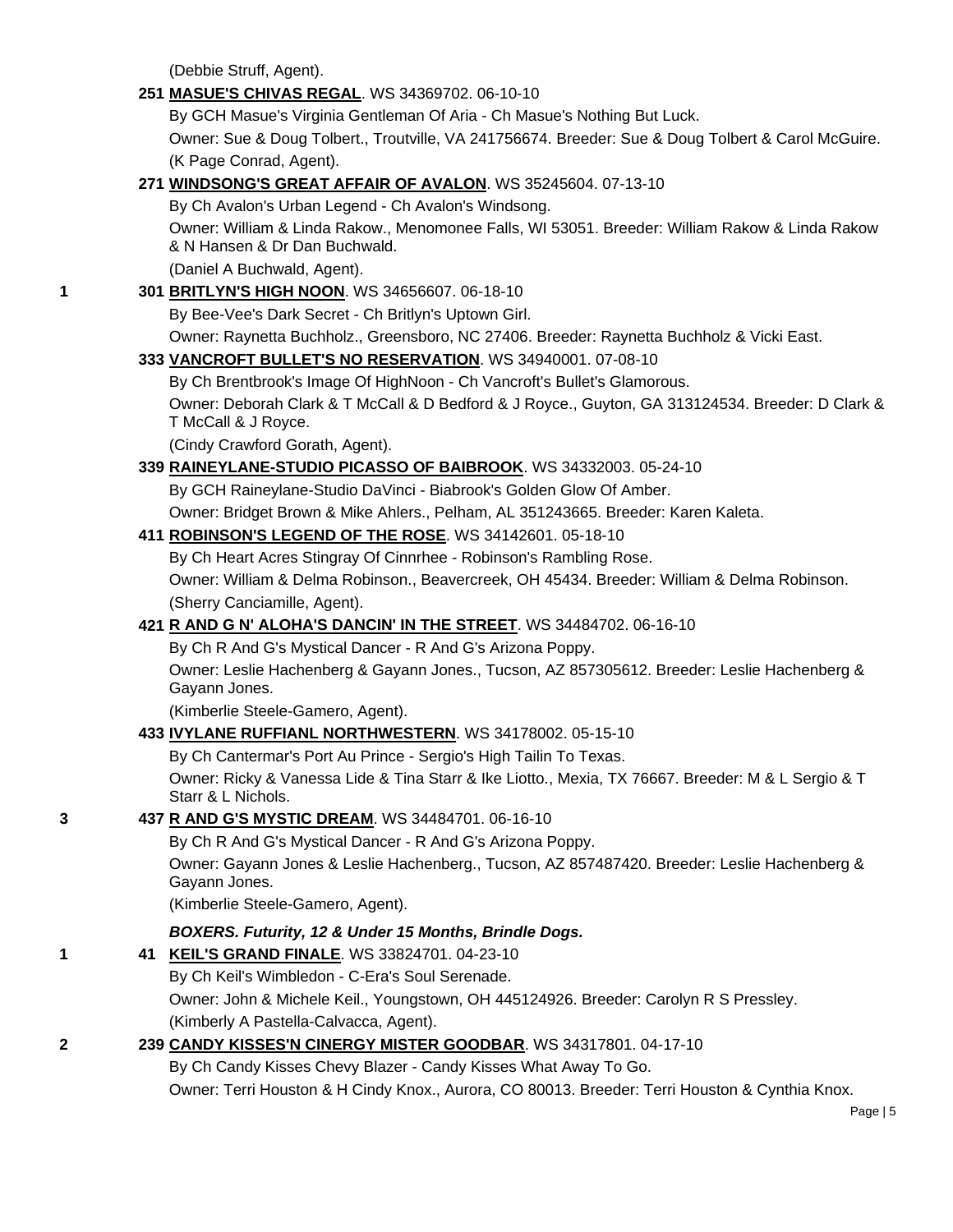(Michelle Yeadon, Agent).

|              | (MIChelle Yeadon, Agent).                                                                                                |
|--------------|--------------------------------------------------------------------------------------------------------------------------|
| 3            | 257 UPPERCUTS TOUCH OF BROOKLYN. WS 35396502. 04-12-10                                                                   |
|              | By Ch Renee's Brooklyn Bruiser - Uppercuts Code Red.                                                                     |
|              | Owner: Jim & Francine Gillanders., Tupperville ON, CN N0P 2M0. Breeder: Jim & Francine Gillanders.                       |
| 4            | 289 DUSTY ROAD'S ROCK OF AGES. WS 34027801. 04-26-10                                                                     |
|              | By Dusty Road's Perfect World - Dusty Road's Tornado Warning.                                                            |
|              | Owner: Randall S & Judith M Pasbrig., Peyton, CO 80831. Breeder: Randall S & Judith M Pasbrig.                           |
|              | 343 JINXX XCITABLE BOY XENO. WS 33589402. 04-15-10                                                                       |
|              | By Ch Cachet'N Justa's Unforgiven - Ch Jinxx Burlesque Dancer Zorita.                                                    |
|              | Owner: Jill L Lines & Nicholas E Culkowski., Cheektowaga, NY 142252803. Breeder: Jill L Lines &<br>Nicholas E Culkowski. |
|              | (Terri Galle, Agent).                                                                                                    |
|              | BOXERS. Futurity, 12 & Under 15 Months, Fawn Dogs.                                                                       |
| $\mathbf{2}$ | 61 WOOD'S END MR MAJESTIC. WS 33563404. 02-14-10                                                                         |
|              | By Ch Woods End Crown Sable - Ch Katandy's Woods End Intrigue.                                                           |
|              | Owner: Mrs Jack L Billhardt., New Canaan, CT 06840. Breeder: Mrs Jack L Billhardt & Sergio<br>Tenenbaum.                 |
|              | 65 PIGEONWOODS SABLE NIGHT. WS 34523401. 05-06-10                                                                        |
|              | By Pigeonwoods Nightcoach - Ch Claremont's Spring Beauty.                                                                |
|              | Owner: Katharina C Gatz., Hampshire, IL 601408349. Breeder: Brad Okray & Patty Okray.                                    |
|              | (Sherry Canciamille, Agent).                                                                                             |
| 1            | 107 NANTESS CALENO NUMERO UNO. WS 34082602. 04-15-10                                                                     |
|              | By Ch Capri's Woods End Spellcaster - Ch Nantess Get R Done At Adellins.                                                 |
|              | Owner: Guido Tafur & Susan Tafur., Midlothian, VA 231143160. Breeder: Nancy & Tessie Savage.                             |
|              | (Tessie Savage, Agent).                                                                                                  |
|              | 109 STEPH J'S CUSTOM CUT BY CHAPPELL. WS 33707701.04-16-10                                                               |
|              | By Ch Wildwood-Hammatt's Bayou Brody - Steph J's Classical Flair.                                                        |
|              | Owner: Stephanie Jenks., Kingwood, TX 773393432. Breeder: Bethany A Chappell & Stephania Jenks.                          |
|              | (Terri Galle, Agent).                                                                                                    |
| 4            | 135 LANDO'S LOCKED N' LOADED. WS 33343902. 02-12-10                                                                      |
|              | By Ch Tadd's Armed And Dangerous - Tadd's Ruby In The Skye CD RE.                                                        |
|              | Owner: Dean Olinghouse & Trich Olinghouse., Neosho, MO 64850. Breeder: Trish Olinghouse & Donna<br>Doane.                |
|              | (Tess Savage, Agent).                                                                                                    |
|              | 139 BARGARY'S CADSOME YA GOTTA DIG DEEPER. WS 34768203. 03-17-10                                                         |
|              | By Bargary's Ya Gotta Pay Ta Play - Bargary's Grande Illusion.                                                           |
|              | Owner: Patsy & Aubry Griggs & Barbara Wadge., Lacombe, LA 70445. Breeder: Barbara & Gary Wadge.                          |
|              | 201 U-BET WINNER TAKE ALL. WS 33689801. 03-26-10                                                                         |
|              | By Ch R-Dans Sonny Boy - U-Bet Jaina Solo RN CD.                                                                         |
|              | Owner: Joan Ingram., Grass Valley, CA 959457900. Breeder: Joan Ingram.                                                   |
|              | (Jeff Heim, Agent).                                                                                                      |
| 3            | 401 BIX-L'S RINGING THE BELL FOR THE BISCUIT. WS 34341701. 04-16-10                                                      |
|              | By Ch Pearlisle Standing-O For Bix-L - Ch Bix-L's Photo Finish.                                                          |
|              | Owner: Susan Burnett & Beth Pariseau., Ontario, CA 917621605. Breeder: Beth Pariseau & Susan<br>Burnett.                 |
|              | (Kimberlie Steele-Gamero, Agent).                                                                                        |
|              |                                                                                                                          |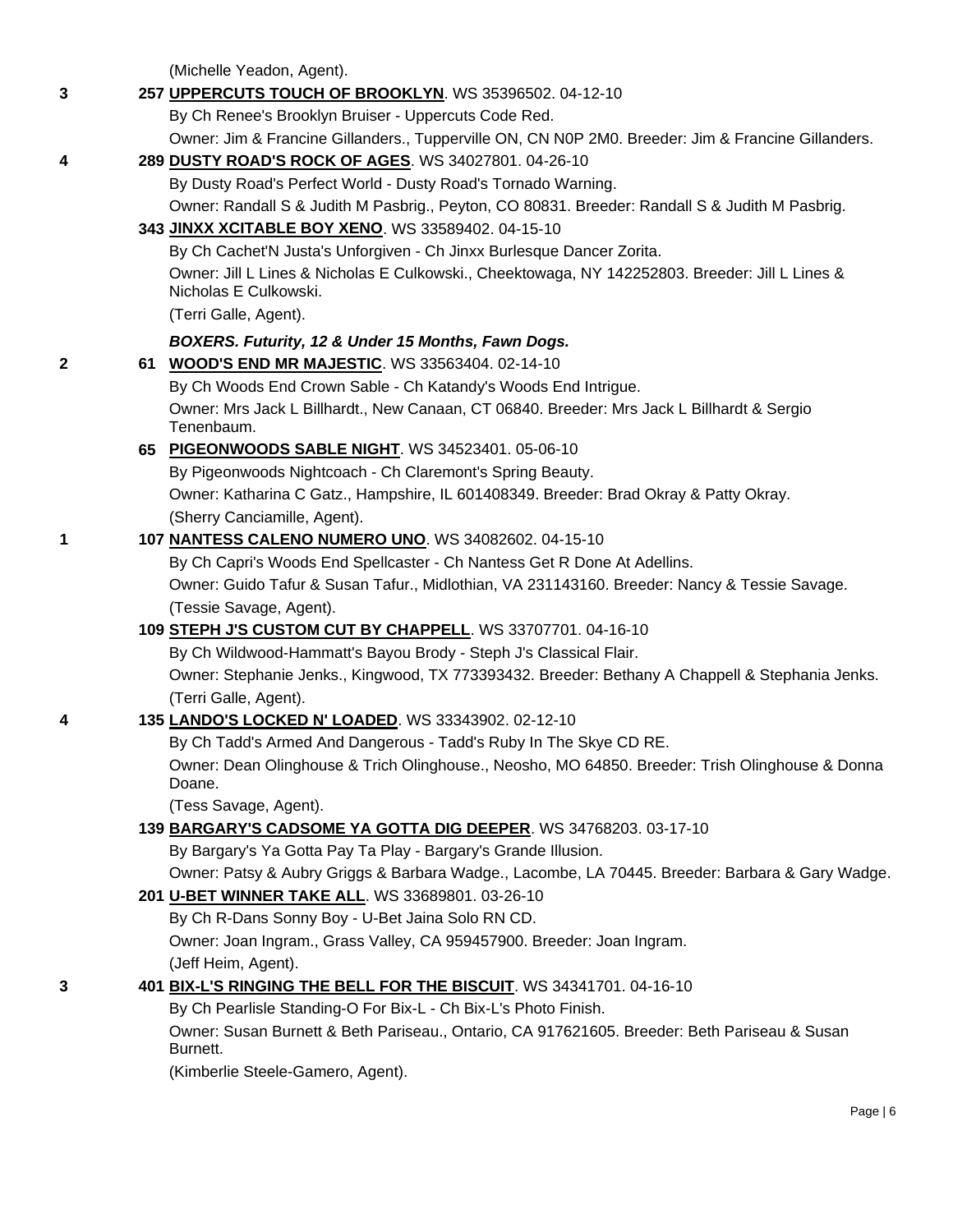|   | 469 BARGARY'S YA GOTTA PAY THE PIPER. WS 34768201. 03-17-10                                                                          |
|---|--------------------------------------------------------------------------------------------------------------------------------------|
|   | By Bargary's Ya Gotta Pay Ta Play - Bargary's Grande Illusion.                                                                       |
|   | Owner: Barbara & Gary Wadge., Lacombe, LA 704453616. Breeder: Barbara Wadge & Gary Wadge.                                            |
|   | (Terri Galle, Agent).                                                                                                                |
|   | BOXERS. Futurity, 15 & Under 18 Months, Brindle Dogs.                                                                                |
| 3 | 123 OLYMPIC'S WE KNEW. WS 33064502. 01-19-10                                                                                         |
|   | By Ch Breezewoods Lord Of Wystmont - Moon Valley Who Knew?.                                                                          |
|   | Owner: J Wilmore & A Bieri., Toledo, OH 436153330. Breeder: J Wilmore & Ida Baum.                                                    |
| 4 | 137 JENBUR'S BLACK ICE. WS 33071202. 01-08-10                                                                                        |
|   | By Ch Can-Cia's Hard Act To Follow - Ch JenBur's Crown Of Laurels.                                                                   |
|   | Owner: E P Valkner & Jennifer Crane., Wayne, IL 60184. Breeder: Jennifer Crane & Burton Weinstein.                                   |
| 1 | 217 CH ENSIGN'S JUSTIFIED. WS 32788201. 11-19-09                                                                                     |
|   | By Ch Rikar's Crime Of The Century - Ch Ensign's Bella Vita.                                                                         |
|   | Owner: Mack Young & Joleena Young & Annette Clark., Sullivan, IL 619516386. Breeder: Cathe<br>Nathman & Annette Clark.               |
|   | (Christa Cook, Agent).                                                                                                               |
| 2 | 413 GC'S DON'T STOP BELIEVIN'. WS 32525901. 01-02-10                                                                                 |
|   | By Ch Raklyns The Bronx MVP At Third - Ch Schmidt's Pied Piper Of Heart Acre.                                                        |
|   | Owner: Glenn Yaeger & Cindy Yaeger., Marengo, OH 433349638. Breeder: Glenn Yaeger & Cindy<br>Yaeger & Juli Schmidt.                  |
|   | (Sherry Canciamille, Agent).                                                                                                         |
|   | BOXERS. Futurity, 15 & Under 18 Months, Fawn Dogs.                                                                                   |
|   | 15 BULLET'S OLIVER WAITS FOR NO ONE RN. WS 32620804. 11-11-09                                                                        |
|   | By Ch Bullets Braveheart Of Suro - Ch Savoyes Honkey Tonk Gold.                                                                      |
|   | Owner: Don & Debi White., Plant City, FL 33565. Breeder: Dr Jackie Royce.                                                            |
|   | 81 SHAEWARD'S REBEL OF NOTTINGHAM. WS 33032501. 12-28-09                                                                             |
|   | By Anos Broncin Jon E Come Lately - Shaeward Arrives By Windstorm.                                                                   |
|   | Owner: Alisha Mobley., Ellettsville, IN 474291958. Breeder: Alisha Mobley.                                                           |
|   | (Cheryl A Cates, Agent).                                                                                                             |
| 3 | 235 IVYLANE'S BORN ON THE BAYOU. WS 32627803. 12-18-09                                                                               |
|   | By Ch Kelly's Three Times A Charm - Windwood's Bec Mon Chu.                                                                          |
|   | Owner: Suzy Thompson & Tina Starr & Ike Liotto., Neodesha, KS 667571253. Breeder: Tina Starr & Ike<br>Liotto.                        |
| 1 | 305 MOON VALLEY MOMENTUM. WS 33064503. 01-19-10                                                                                      |
|   | By Ch Breezewood's Lord Of Wystmont CDX RE - Moon Valley Who Knew?.                                                                  |
|   | Owner: Nancy Schepis & Ida Baum., Glendale, AZ 853043113. Breeder: Nancy Schepis & Ida Baum &<br>Julie Wilmore.                      |
|   | (Kay Peiser, Agent).                                                                                                                 |
|   | 323 PHEASANT HOLLOW'S PLAIN PERFECTION. WS 34170102. 12-07-09                                                                        |
|   | By Ch Hi-Tech's Sound Investment - Pheasant Hollow's Bringin Sexy Back.                                                              |
|   | Owner: Jennifer Sinnopoli & Cynthia Carey., East Stroudsburg, PA 183028499. Breeder: Kerry Jones &<br>Cynthia Carey & Allison Jones. |
|   | (Allison Jones, Agent).                                                                                                              |
| 4 | 371 DESERT'S KID ROCK. WS 32438604. 12-10-09                                                                                         |
|   | By Ch Jems Rock The House - Ch Desert N Sundances Summertime.                                                                        |
|   | Owner: Judith Rae Aguilar & Virginia Bice., Hertford, NC 279448176. Breeder: Virginia Bice.                                          |
|   |                                                                                                                                      |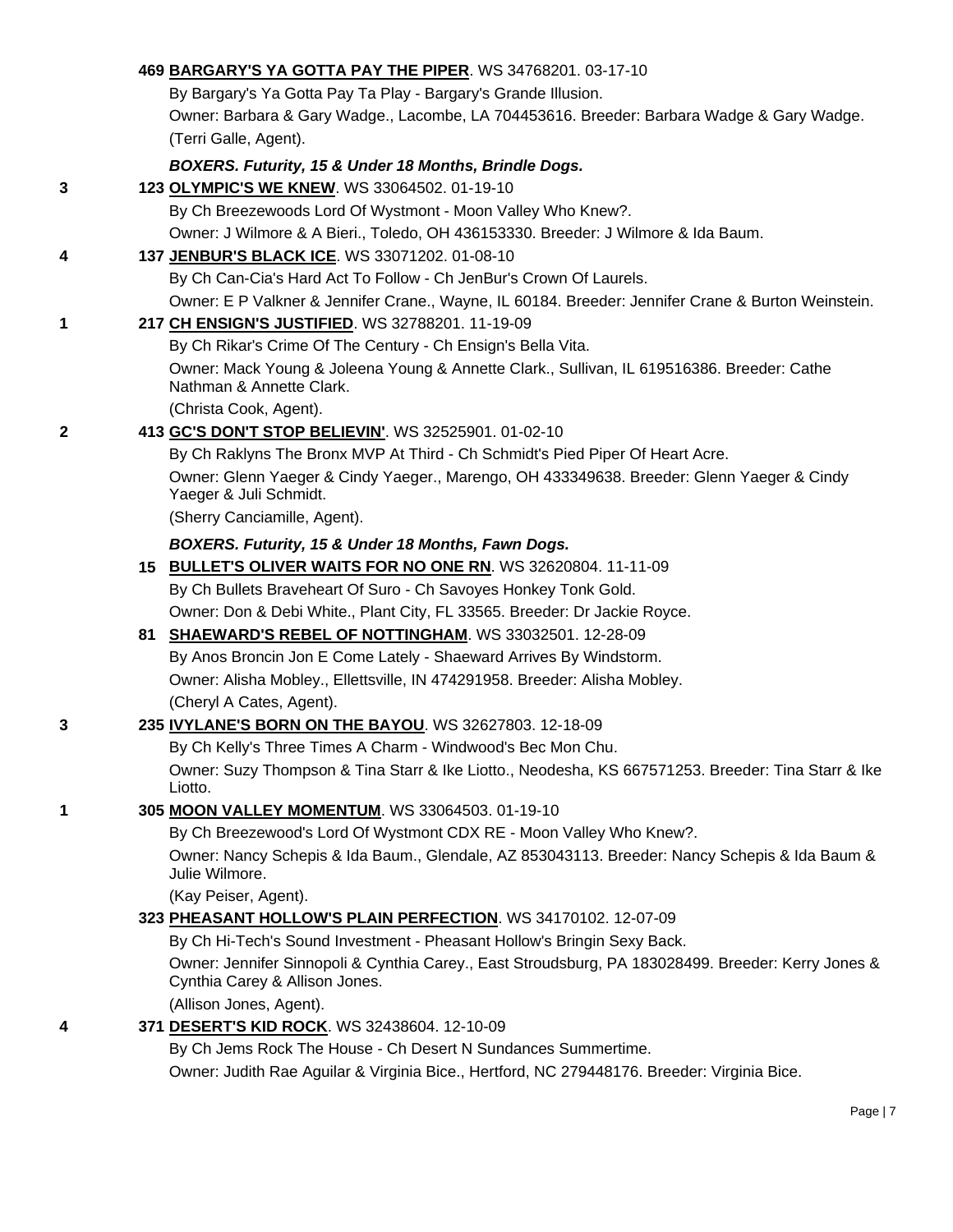(Ike Liottio, Agent).

## **397 [VANCROFT BULLET'S IT HAD TO BE YOU](http://canis.infodog.com/files/bdogrsl1.prg;makc=WS_32620801;mdog=Vancroft_Bullet_s_It_Had_To_Be_You;wins=all)**. WS 32620801. 11-11-09

By Ch Bullets Braveheart Of Suro - Ch Savoy's Honky-Tonk Gold.

Owner: Deb Clark & Dr Jacqueline Royce., Guyton, GA 313124534. Breeder: Dr Jacqueline Royce & Deb Clark & Danielle Butler.

(Danielle Butler, Agent).

### **A 417 [BURNING RIVER'S LA DOLCE VITA](http://canis.infodog.com/files/bdogrsl1.prg;makc=WS_33339803;mdog=Burning_River_s_La_Dolce_Vita;wins=all)**. WS 33339803. 01-24-10

By Ch Shadowdale Like A Rock CD - Copper Hill's Crown Jewel.

Owner: Jessica Englund., Sandusky, OH 448705561. Breeder: Jessica Englund.

### **2 457 [BULLET VANCROFT'S YOU MUST REMEMBER THIS](http://canis.infodog.com/files/bdogrsl1.prg;makc=WS_32620803;mdog=Bullet_Vancroft_s_You_Must_Remember_This;wins=all)**. WS 32620803. 11-11-09

By Ch Bullets Braveheart Of Suro - Ch Savoy's Honky-Tonk Gold. Owner: Dr Jacqueline Royce & Deb Clark & Danielle Butler., Sarasota, FL 342409249. Breeder: Dr Jacqueline Royce & Deb Clark & Danielle Butler.

## *BOXERS. Futurity, 6 & Under 9 Months, Brindle Bitches.*

**184 [SUNCHASE'S LITTLE PINK RIBBON](http://canis.infodog.com/files/bdogrsl1.prg;makc=WS_35563707;mdog=Sunchase_s_Little_Pink_Ribbon;wins=all)**. WS 35563707. 10-14-10

By Ch Breezewood's Lord Of Wystmont CDX - Sunchase's Little Black Dress UDX AXJ OA RA OM1. Owner: Tracy L Hendrickson & Rhoda Brovillete., Broken Arrow, OK 740129426. Breeder: Tracy Hendrickson.

## **230 [FIRESTAR'S STAGE KISS](http://canis.infodog.com/files/bdogrsl1.prg;makc=WS_35546204;mdog=Firestar_s_Stage_Kiss;wins=all)**. WS 35546204. 10-09-10

By Ch Firestar's Indian Outlaw - Ch Firestar's Paint The Town.

Owner: Diane E Boyle., Chicago, IL 606303520. Breeder: Diane E Boyle & Elizabeth J Cavanaugh. (Christa Cook, Agent).

### **312 [KELLY'S TIME WELL SPENT AT SHALSADE](http://canis.infodog.com/files/bdogrsl1.prg;makc=WS_35741002;mdog=Kelly_s_Time_Well_Spent_At_Shalsade;wins=all)**. WS 35741002. 08-19-10

By Shalsade's Handyman - Ch Kelly's In The Nick Of Time.

Owner: Susan Kelly & Shirley Laussade & Connie Back & I Keliotto., Kenner, LA 700627009. Breeder: Susan Kelly & Connie Back & I Keliotto.

### **1 340 [KRISMYTH'S HOT WIRE OF WESTHAVEN](http://canis.infodog.com/files/bdogrsl1.prg;makc=WS_35622908;mdog=Krismyth_s_Hot_Wire_Of_Westhaven;wins=all)**. WS 35622908. 08-15-10

By Ch Berlane's High Voltage - Ch Krismyth Reflection.

Owner: Dave & Tami Westendorf., Fairview, TN 370628118. Breeder: Kristi Ahlquist & Carlos Puig. (Tami Mishler, Agent).

### **A 354 [SPECIAL K'S SWEET DREAMS AT SPECTRUM](http://canis.infodog.com/files/bdogrsl1.prg;makc=WS_35667205;mdog=Special_K_s_Sweet_Dreams_At_Spectrum;wins=all)**. WS 35667205. 09-17-10

By Ch Special K's A Jet Of My Own - Special K's Black Velvet.

Owner: Claudia & Lisa J Tremblay., Brooksville, FL 34614. Breeder: Rhonda & Pat Epley.

### **382 [SUNCHASE'S SMOKE AND MIRRORS](http://canis.infodog.com/files/bdogrsl1.prg;makc=WS_35563705;mdog=Sunchase_s_Smoke_And_Mirrors;wins=all)**. WS 35563705. 10-14-10

By Ch Breezewoods Lord Of Wystmont CDX RE - Sunchases Little Black Dress UDX OM1 RA AXJ. Owner: Rhoda Goselin-Brouillette & Tracy Hendrickson., Bourbonnais, IL 609144048. Breeder: Tracy Hendrickson & Rhoda Goselin-Brouillette.

(Amy Bieri, Agent).

### **410 [KARJEAN ZINGARA BRAVO! BRAVO!](http://canis.infodog.com/files/bdogrsl1.prg;makc=WS_36229001;mdog=Karjean_Zingara_Bravo!_Bravo!;wins=all)**. WS 36229001. 10-02-10

By Ch Bravo's Orion V Kiebla - Ch Bravo's Irresistible.

Owner: Carol Nesbitt & Tami Mishler., Milford, OH 451502808. Breeder: Carol Nesbitt & Tami Mishler.

# **452 [SEA STAR'S GINGER SNAPP](http://canis.infodog.com/files/bdogrsl1.prg;makc=WS_36047706;mdog=Sea_Star_s_Ginger_Snapp;wins=all)**. WS 36047706. 10-21-10

By Ch Cachet's Thief InThe Night - Ch Gem's Maggie Lee.

Owner: Sharon Taylor., Glen Burnie, MD 210607704. Breeder: Sharon Taylor & Marylou Hatfield. (Marylou Hatfield, Agent).

**500 [VINTAGE N ABLAZE STOLEN FIRE](http://canis.infodog.com/files/bdogrsl1.prg;makc=WS_35827701;mdog=Vintage_N_Ablaze_Stolen_Fire;wins=all)**. WS 35827701. 10-27-10

By Ch Maple's High Rollin Hillyard - Ablaze Encore Ziena.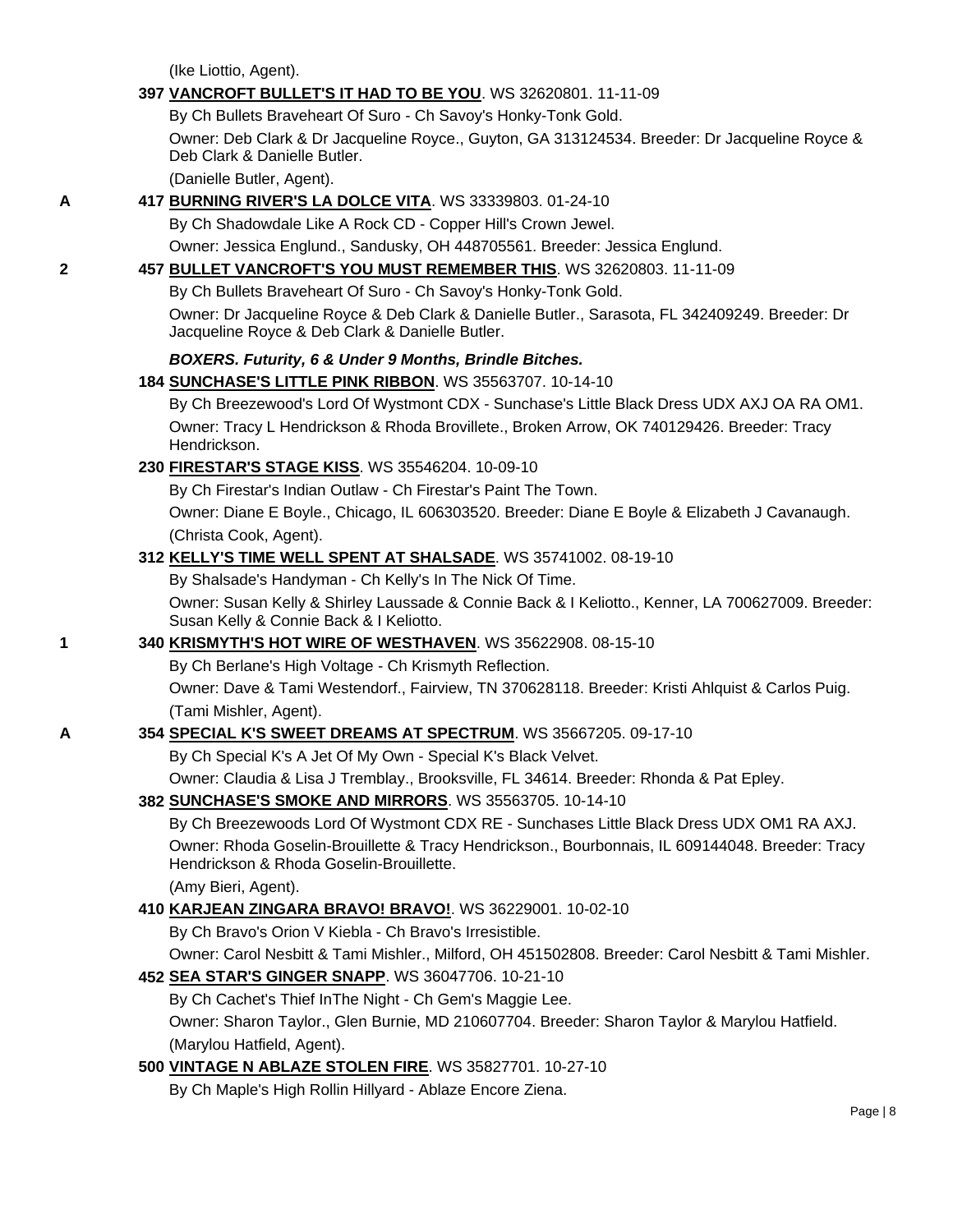Owner: Sarah Moore & MacKenzie Moore & John Moore., Harrison, MT 59735. Breeder: Sherri Lomas & Susan McMillan.

# **4 522 [SPECIAL K'S DAY DREAMER](http://canis.infodog.com/files/bdogrsl1.prg;makc=WS_35667202;mdog=Special_K_s_Day_Dreamer;wins=all)**. WS 35667202. 09-17-10

By Ch Special K's A Jet Of My Own - Special K's Black Velvet.

Owner: Rhonda & Patrick Epley., Shell Rock, IA 506709626. Breeder: Rhonda & Patrick Epley. (Cindy Crawford, Agent).

# **2 526 [KRISMYTH NESTLE QUIK](http://canis.infodog.com/files/bdogrsl1.prg;makc=WS_35622901;mdog=Krismyth_Nestle_Quik;wins=all)**. WS 35622901. 08-14-10

By Ch Berlane's High Voltage - Ch Krismyth Reflection.

Owner: Kristi Ahlquist & Carlos J Puig., Silver Lake, MN 553816171. Breeder: Kristi Ahlquist & Carlos J Puig.

(Sherry Canciamille, Agent).

# **558 [KRISMYTH SECRET VIC-TORI](http://canis.infodog.com/files/bdogrsl1.prg;makc=WS_35622902;mdog=Krismyth_Secret_Vic-Tori;wins=all)**. WS 35622902. 08-14-10

By Ch Berlane's High Voltage - Ch Krismyth Reflection.

Owner: Fred & Sam Hyer., Rockford, MI 493419634. Breeder: Kristi Ahlquist & Carlos Puig.

# **3 570 [PHEASANT HOLLOWS DAMSEL IN A DRESS](http://canis.infodog.com/files/bdogrsl1.prg;makc=WS_36071101;mdog=Pheasant_Hollows_Damsel_In_A_Dress;wins=all)**. WS 36071101. 07-27-10

By Ch Pheasant Hollow All Time High - Ch Pheasant Hollow Little Black Dress.

Owner: Kerry Jones & Allison Jones., Wallkill, NY 12589. Breeder: Kerry Jones & Allison Jones.

## *BOXERS. Futurity, 6 & Under 9 Months, Fawn Bitches.*

## **12 [ARIA'S HABANERA](http://canis.infodog.com/files/bdogrsl1.prg;makc=WS_35114003;mdog=Aria_s_Habanera;wins=all)**. WS 35114003. 09-09-10

By Ch Tealcrest's Luck Of The Irish CD RA NAJ - Ch MaSue's Fancy Affair. Owner: Sharon Dennis Fuerst., Beckley, WV 258016426. Breeder: Sharon Dennis Fuerst. (K Page Conrad, Agent).

# **A 20 [ARIA'S VISSI D'ARTE](http://canis.infodog.com/files/bdogrsl1.prg;makc=WS_35114002;mdog=Aria_s_Vissi_D_Arte;wins=all)**. WS 35114002. 09-09-10

By Ch Tealcrest's Luck Of The Irish CD RA NAJ - Ch MaSue's Fancy Affair. Owner: Sharon & Dennis Fuerst., Beckley, WV 258016426. Breeder: Sharon & Dennis Fuerst. (K Page Conrad, Agent).

# **4 160 [MISTIBLU'S HEART OF THE SEA](http://canis.infodog.com/files/bdogrsl1.prg;makc=WS_36047702;mdog=Mistiblu_s_Heart_Of_The_Sea;wins=all)**. WS 36047702. 10-21-10

By Ch Cachet's Thief In The Night - Ch Gem's Maggie Lee. Owner: Susan Blue., Ruther Glen, VA 225462045. Breeder: Sharon Taylor & MaryLou Hatfield. (Marylou Hatfield, Agent).

### **188 [PHEASANT HOLLOWS HIGH FASHION](http://canis.infodog.com/files/bdogrsl1.prg;makc=WS_36083811;mdog=Pheasant_Hollows_High_Fashion;wins=all)**. WS 36083811. 09-26-10

By GCH Pheasant Hollows All Time High - Ch Pheasant Hollow Party Like A Rock Star. Owner: Elliot & Erika Santiago & Kerry & Allison Jones., Salisbury Mills, NY 12577. Breeder: Kerry & Allison Jones.

### **2 272 [DRACO GREETS DASSIN WITH FOURBEARS](http://canis.infodog.com/files/bdogrsl1.prg;makc=WS_35500410;mdog=Draco_Greets_Dassin_With_Fourbears;wins=all)**. WS 35500410. 10-10-10

By Ch Guapo - Ch Fourbears Never Hungry.

Owner: Joseph Vergnetti., Medina, OH 442569213. Breeder: Jorge Pinzon & Fourbears.

### **302 [NIVEK'S STOLEN HEART](http://canis.infodog.com/files/bdogrsl1.prg;makc=WS_35487701;mdog=Nivek_s_Stolen_Heart;wins=all)**. WS 35487701. 10-03-10

By GCH Bravo N Sunset Stealing Time - Ch Westhaven N Nivek's Grateful Heart.

Owner: Jean Marie Burkhamer., Rock Hill, SC 297329471. Breeder: Jean M Burkhamer & Tami Westendorf.

# **370 [FANTOM'S PRIMA DONNA](http://canis.infodog.com/files/bdogrsl1.prg;makc=WS_35762803;mdog=Fantom_s_Prima_Donna;wins=all)**. WS 35762803. 10-06-10

By GCH Duba-Dae's Who's Your Daddy - Ch Raintree's Sweet Dreams.

Owner: Jessica Wyckoff., San Jose, CA 951558777. Breeder: Jessica Wyckoff & Christina Ghimenti. (Jimmy Bettis, Agent).

### **380 [FALMARK'S DIAMOND SOLITAIRE](http://canis.infodog.com/files/bdogrsl1.prg;makc=WS_35496602;mdog=Falmark_s_Diamond_Solitaire;wins=all)**. WS 35496602. 08-18-10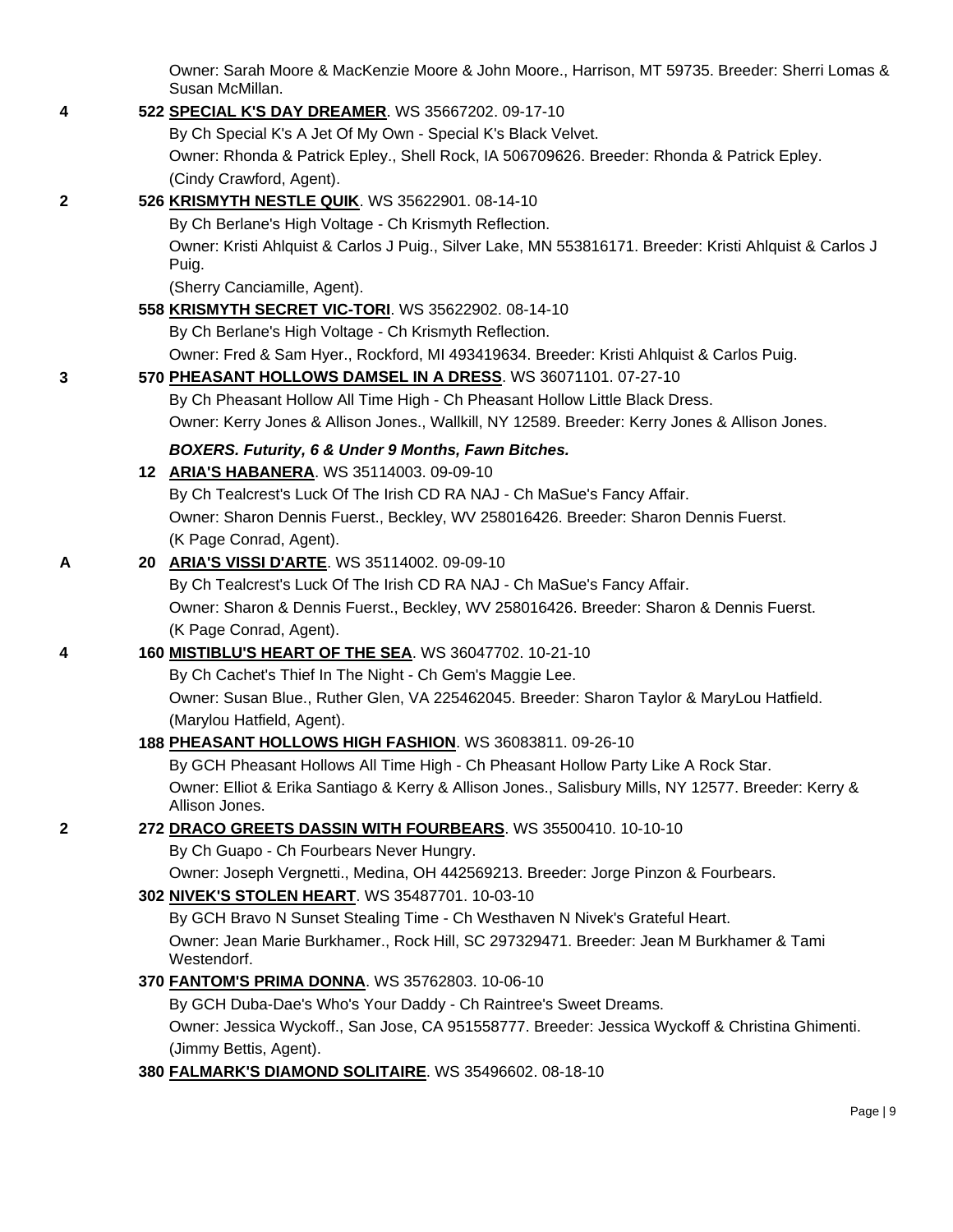By Ch Falmark's Diamond Mine - Falmark's Fox-Trot. Owner: Laura Cuthbert., Watertown, MA 02472. Breeder: Laura Cuthbert. **390 [LISTON'S ALL THAT GLITTERS IS GOLD](http://canis.infodog.com/files/bdogrsl1.prg;makc=WS_36043002;mdog=Liston_s_All_That_Glitters_Is_Gold;wins=all)**. WS 36043002. 09-09-10 By Liston's Ritchie Valens - Liston's Uptown Girl. Owner: Melvin Wolfe., Summerfield, FL 34491. Breeder: Lisa Spohn. (B J Barnhart, Agent). **3 392 [MARBURL'S ARTEMIS](http://canis.infodog.com/files/bdogrsl1.prg;makc=WS_36580501;mdog=Marburl_s_Artemis;wins=all)**. WS 36580501. 11-08-10 By Ch Illyrian's Trilogy - Ch Marburl's Mykonos. Owner: Mary Frances Burleson., Sachse, TX 750483931. Breeder: Owner. (Lori McClain Ferguson, Agent). **408 [SEA GEM CRYSTAL CUT DIAMOND](http://canis.infodog.com/files/bdogrsl1.prg;makc=WS_36047705;mdog=Sea_Gem_Crystal_Cut_Diamond;wins=all)**. WS 36047705. 10-21-10 By Ch Cachet's Thief InThe Night - Ch Gem's Maggie Lee. Owner: Sharon Taylor., Glen Burnie, MD 210607704. Breeder: Sharon Taylor & Marylou Hatfield. (Marylou Hatfield, Agent). **460 [JUST-A-WYN'S FEROCIOUS FERRARI](http://canis.infodog.com/files/bdogrsl1.prg;makc=WS_35774903;mdog=Just-A-Wyn_s_Ferocious_Ferrari;wins=all)**. WS 35774903. 09-20-10 By GCH Sharledar's Simply Debadent - Ch Just-A-Wyns Celtic Princess. Owner: Mary Lynn & Ashley Wynieski & Tammy Zook., Elyria, OH 440358352. Breeder: Mary Lynn & Ashley Wynieski. **584 [FORTUITY BREHO HIDDEN TREASURE](http://canis.infodog.com/files/bdogrsl1.prg;makc=WS_35462204;mdog=Fortuity_Breho_Hidden_Treasure;wins=all)**. WS 35462204. 08-22-10 By Ch Illyrian's Trilogy - Ch Maxlan Breho Treasure Hunter. Owner: June Sutherlin & Brenda Stuckey & Theresa Galle., Baton Rouge, LA 70810. Breeder: June Sutherlin & Brenda Stuckey & Theresa Galle. **1 588 [BREHO FORTUITY SHARED TREASURE](http://canis.infodog.com/files/bdogrsl1.prg;makc=WS_35462201;mdog=Breho_Fortuity_Shared_Treasure;wins=all)**. WS 35462201. 08-22-10 By Ch Illyrian's Trilogy - Ch Maxlan Breho Treasure Hunter. Owner: Brenda Stuckey & Theresa Galle & June Sutherlin DVM., Jonesboro, LA 712515418. Breeder: June Sutherlin DVM & Brenda Stuckey & Theresa Galle. **600 [FANTOM'S THINK OF ME](http://canis.infodog.com/files/bdogrsl1.prg;makc=WS_35762801;mdog=Fantom_s_Think_Of_Me;wins=all)**. WS 35762801. 10-06-10 By GCH Duba-Dae's Who's Your Daddy - Ch Raintree's Sweet Dreams. Owner: Jessica Wyckoff., San Jose, CA 951558777. Breeder: Jessica Wyckoff & Christina Ghimenti. (Jimmy Bettis, Agent). **612 [JUST-A-WYN'S LUV BUG II](http://canis.infodog.com/files/bdogrsl1.prg;makc=WS_35774902;mdog=Just-A-Wyn_s_Luv_Bug_II;wins=all)**. WS 35774902. 09-20-10 By Sharledar's Simply Decadent - Just-A-Wyn Celtic Princess. Owner: Mary Lynn & Ashley Wynieski & Tammy Zook., Elyria, OH 440358352. Breeder: Mary L Wynieski & Ashley Wynieski. *BOXERS. Futurity, 9 & Under 12 Months, Brindle Bitches.* **A 14 [WHITE PINES HEART AND SOUL](http://canis.infodog.com/files/bdogrsl1.prg;makc=WS_34435603;mdog=White_Pines_Heart_And_Soul;wins=all)**. WS 34435603. 06-28-10 By GCH White Pines Jive Talkin - Ch White Pines Nothin Comes Close. Owner: Joe Mauri., Grove City, OH 431239625. Breeder: Robert W Gasper & Linda Gasper. (Guy Fisher, Agent). **70 [WHITE PINES BOOTY BOPPIN](http://canis.infodog.com/files/bdogrsl1.prg;makc=WS_34435601;mdog=White_Pines_Booty_Boppin;wins=all)**. WS 34435601. 06-28-10 By GCH White Pines Jive Talkin - Ch White Pines Nothin Comes Close. Owner: Robert & Linda Gasper., Medina, OH 442568540. Breeder: Robert & Linda Gasper. (Guy Fisher, Agent). **3 122 [WINDSONG'S GREATEST GIFT OF AVALON](http://canis.infodog.com/files/bdogrsl1.prg;makc=WS_35245602;mdog=Windsong_s_Greatest_Gift_Of_Avalon;wins=all)**. WS 35245602. 07-13-10 By Ch Avalon's Urban Legend - Ch Avalon's Windsong. Owner: William & Linda Rakow., Menomonee Falls, WI 530511120. Breeder: William Rakow & Linda Rakow & N Hansen & D Buchwald.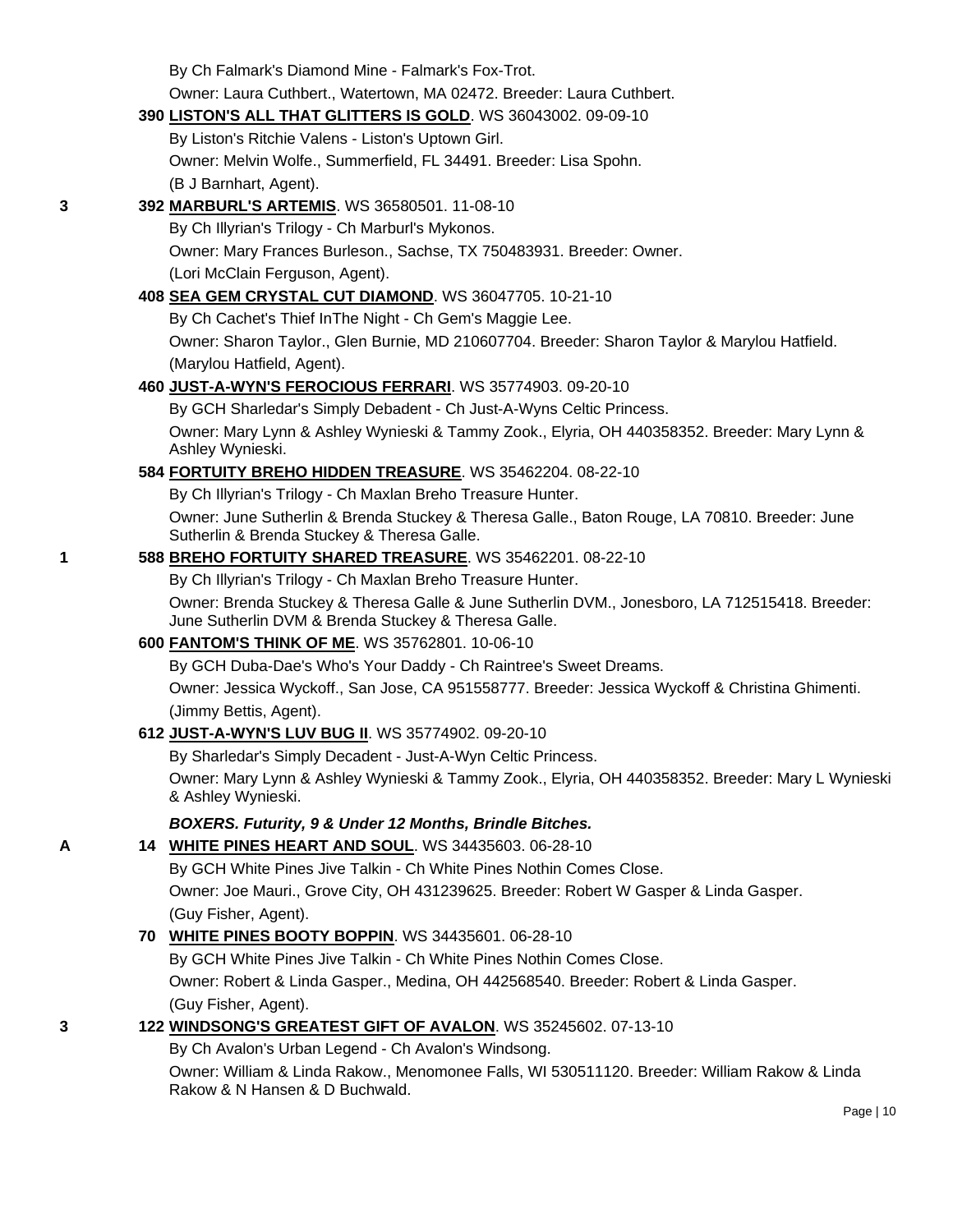(Daniel A Buchwald, Agent).

## **124 [INDIGO'S WYNNING IZ EZ](http://canis.infodog.com/files/bdogrsl1.prg;makc=WS_34020401;mdog=Indigo_s_Wynning_Iz_Ez;wins=all)**. WS 34020401. 05-28-10

By Ch Storybook Page After Page - Ch Indigo's Luck Be A Lady V Turo. Owner: Stephanie & Gary Libra., Savage, MN 553781723. Breeder: Diane Monson & Lynn Cooch. (Lori McClain, Agent).

## **168 [HABERL'S MIA ISABELLA OF WELLINGTION](http://canis.infodog.com/files/bdogrsl1.prg;makc=WS_34167903;mdog=Haberl_s_Mia_Isabella_Of_Wellingtion;wins=all)**. WS 34167903. 05-15-10

By Ch Haberl's Heartacre's U Got It CD RN - Haberl's Florida Edition.

Owner: Chuck & Sheri Woodworth., Oviedo, FL 327658172. Breeder: J Haberl's & M Domimguez & B J Barnhart & M J Alencewicz.

## **170 [TRIMANOR SERENE ANSWER BY FIRE](http://canis.infodog.com/files/bdogrsl1.prg;makc=XL_387262CAN;mdog=Trimanor_Serene_Answer_By_Fire;wins=all)**. XL 387262CAN. 06-28-10

By Ch KG Halcyon Fireking - Trimanor's Serendipity.

Owner: Judy Jury & Lynn Payne & Heather Gosnell., London ON, CN N6H 1L9. Breeder: Judy Jury.

## **4 180 [TY-CAN'S MAESTRO GIRL](http://canis.infodog.com/files/bdogrsl1.prg;makc=WS_34855304;mdog=Ty-Can_s_Maestro_Girl;wins=all)**. WS 34855304. 08-03-10

By Ch Cwmhaf Maestro - Ch Jaegerhouse's Yama Canyon.

Owner: Carol Cotter & Mike Carrberry & Joyce Baker Brown., New Cumberland, PA 170702455. Breeder: Carol Cotter & Mike Carberry.

(Marcelo Chagas, Agent).

# **194 [CARLYNOAKS PASSION PLAY](http://canis.infodog.com/files/bdogrsl1.prg;makc=WS_35483502;mdog=CarlynOaks_Passion_Play;wins=all)**. WS 35483502. 06-26-10

By Katandy's Playin With Fire - Ch HeartAcres Charisma Of Cinnrhee.

Owner: Carol L Herman., Monrovia, MD 217709240. Breeder: Carol L Herman.

### **266 [RAYPAT'S THE WORLD IS MY OYSTER](http://canis.infodog.com/files/bdogrsl1.prg;makc=WS_34656701;mdog=Raypat_s_The_World_Is_My_Oyster;wins=all)**. WS 34656701. 06-19-10

By Bee-Vee's Dark Secret - Ch Raypat's Joy To The World.

Owner: Dr Lisa R Holden & Pat Kisselovich & Stephanie Scibienski., Finleyville, PA 15332. Breeder: Lisa R Holden & Pat Kisselovich.

# **280 [HABERL'S POWER OF LOVE](http://canis.infodog.com/files/bdogrsl1.prg;makc=WS_34167901;mdog=Haberl_s_Power_Of_Love;wins=all)**. WS 34167901. 05-15-10

By Ch Haberl's Heartacre's U Got It CD RN - Haberl's Florida Edition.

Owner: P Bray & JoAnn Haberl & M J Alencewicz., Brooksville, FL 34601. Breeder: Jo A Haberl & M J Alencewicz & B J Barnhart & M Dominguez.

(B J Barnhart, Agent).

### **352 [MIRCOA'S GLITTERS WITH ATTITUDE FOR SKYVIEW](http://canis.infodog.com/files/bdogrsl1.prg;makc=WS_34785803;mdog=Mircoa_s_Glitters_With_Attitude_For_Skyview;wins=all)**. WS 34785803. 08-01-10

By Ch Strawberry N Reo Gold Country - Mircoa's Stirring Things Up.

Owner: Diana Greenhow & Zelma Goodman., Fountain Valley, CA 927087121. Breeder: Diana Greenhow.

(Wendy Bettis, Agent).

### **404 [CINNAMON-BROADWAY DEBUT OF JUST-A-WYN](http://canis.infodog.com/files/bdogrsl1.prg;makc=WS_34870201;mdog=Cinnamon-Broadway_Debut_Of_Just-A-Wyn;wins=all)**. WS 34870201. 08-01-10

By Ch Just-A-Wyn's D'ing Time At Heartacres - Ch Cameliard's Let Me Entertain You. Owner: Rob & Phylis Snyder., Twin Lake, MI 49457. Breeder: Karol Cline. (Ashley Wynieski, Agent).

**422 [HABERL'S WIND POWER](http://canis.infodog.com/files/bdogrsl1.prg;makc=WS_34167905;mdog=Haberl_s_Wind_Power;wins=all)**. WS 34167905. 05-15-10

By Ch Haberl's HeartAcre's U Got It CD RN - Haberl's Florida Edition.

Owner: D O'Hare & M Porter & J Haberl & G Renzulli., St Petersburg, FL 337102525. Breeder: J Haberl & M Dominguez & M J Alencewicz & B J Barnhart.

(B J Barnhart, Agent).

### **1 434 [INDIGO'S WYNNING ROULETTE SPIN AT SUNCHASE](http://canis.infodog.com/files/bdogrsl1.prg;makc=WS_34020402;mdog=Indigo_s_Wynning_Roulette_Spin_At_Sunchase;wins=all)**. WS 34020402. 05-28-10

By Ch Storybook Page After Page - Ch Indigo's Luck Be A Lady V Turo.

Owner: Rhoda Brouillette & Tracy Hendrickson & Lynn Cooch., Bourbonnais, IL 609144048. Breeder: Diane Monson & Lynn Cooch.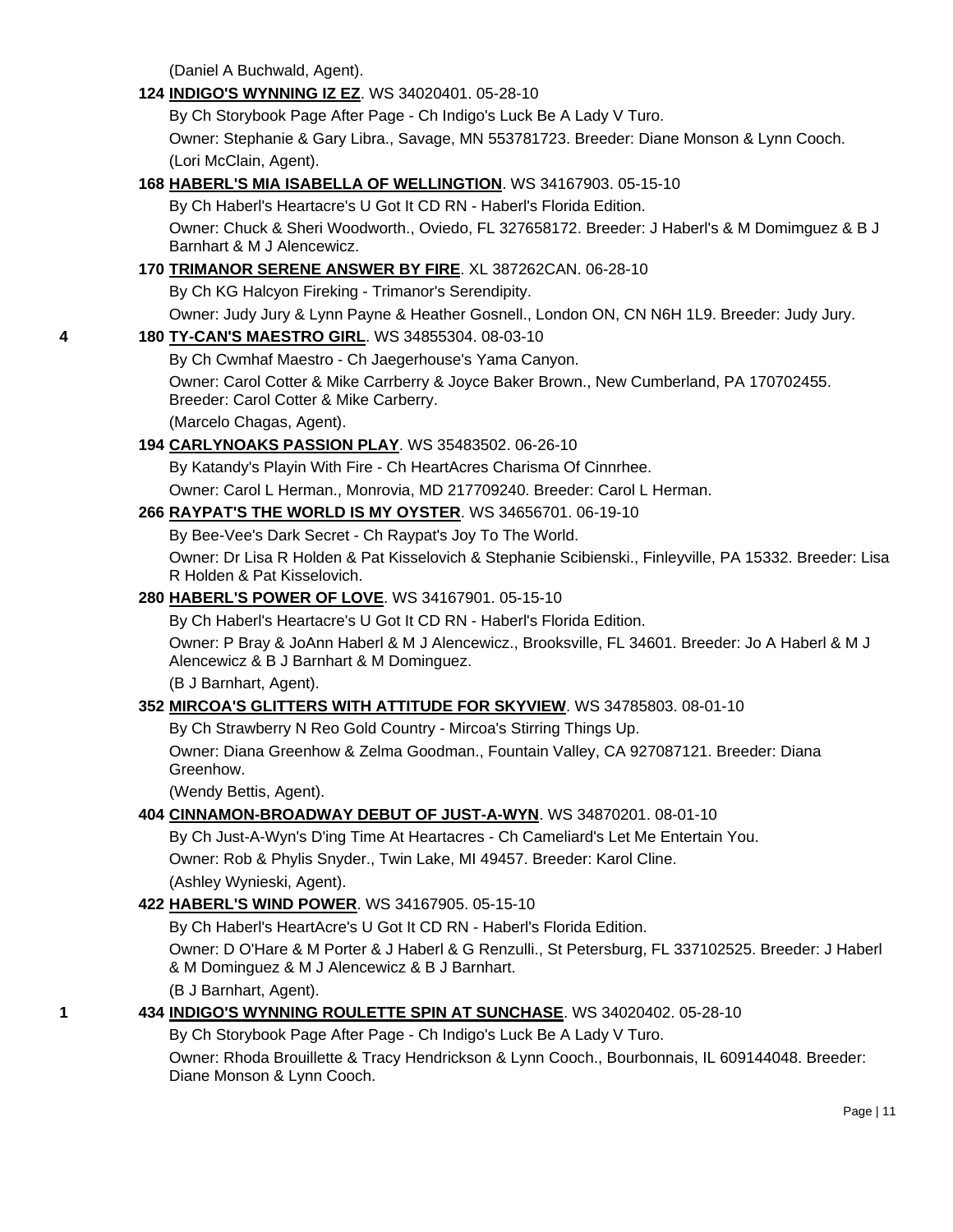(Lori McClain, Agent).

|   | 502 CACHET'S NIGHTCAP AT BEE VEE. WS 34606403. 07-13-10                                                                        |
|---|--------------------------------------------------------------------------------------------------------------------------------|
|   | By Ch Cachet's Thief In The Night - Cachet's Serenity.                                                                         |
|   | Owner: William A & Vicki C East., Greensboro, NC 274068213. Breeder: Eric Penney & Leonard<br>Magowitz.                        |
|   | 520 TRIMANOR'S WALKONTHEWILDSIDE. XL 379829CAN. 06-28-10                                                                       |
|   | By Ch KG Halcyon Fireking - Trimanor's Serendipity.                                                                            |
|   | Owner: Judy Jury., London ON, CN N6H 1L9. Breeder: Judy Jury.                                                                  |
|   | 566 INSURGE'S FIRST EDITION. XN 363418CAN. 07-22-10                                                                            |
|   | By Ch Aracrest Cinderella Man - Aracrest Vanity Holly Lane.                                                                    |
|   | Owner: Kevin Serjeant., Pickering ON, CN L1W 2C8. Breeder: Kevin Serjeant & Norah McGriskin.                                   |
| 2 | 610 HEART ACRE HABERL'S ROTFLMAO. WS 34341201. 05-23-10                                                                        |
|   | By Ch Heart Acre's Stingray Of Cinnrhee - HeartAcre Haberl Fulco's Contessa.                                                   |
|   | Owner: P Kilman & J A Haberl., Brooksville, FL 34601. Breeder: Dr J Kilman & P Kilman & J Haberl.                              |
|   | (B J Barnhart, Agent).                                                                                                         |
|   | BOXERS. Futurity, 9 & Under 12 Months, Fawn Bitches.                                                                           |
| 3 | 18 BAIBROOK'S GOLD IN A PENNY ARCADE. WS 34332001. 05-24-10                                                                    |
|   | By Ch Raineylane-Studio Davinci - Baibrook's Golden Glow Of Amber.                                                             |
|   | Owner: Karen Kaleta., Seville, OH 442739733. Breeder: Karen Kaleta.                                                            |
|   | (Bridget Brown, Agent).                                                                                                        |
|   | 22 MASUE'S CROWN ROYAL LIMITED ADDITION. WS 34369701. 06-10-10                                                                 |
|   | By GCH Masue's Virginia Gentleman Of Aria - Ch Masue's Nothing But Luck.                                                       |
|   | Owner: Doug & Sue Tolbert., Troutville, VA 241756674. Breeder: Doug & Sue Tolbert & Carol McGuire.                             |
|   | (K Page Conrad, Agent).                                                                                                        |
|   | 36 SAPPHIRE'S DAZZLE ON THE STRIP. WS 34419403. 06-02-10                                                                       |
|   | By Ch Brookwood's Place Of Dreams - Ch Sapphire's Wild Pitch Of Bur.                                                           |
|   | Owner: Shelly Williams., Desoto, MO 63020. Breeder: Shelly Williams.                                                           |
|   | (Christa Cook, Agent).                                                                                                         |
|   | 74 WHITE PINE JIVE N JAZZ AT HEART ACRE. WS 34477301. 06-07-10                                                                 |
|   | By GCH White Pines Jive Talkin - Jazz N Heart-Acres Bewitching P.A.M.                                                          |
|   | Owner: Sherry Lawson & Linda Gasper & Priscilla Kilman., Lewis Center, OH 430359050. Breeder:<br>Sherry Lawson.                |
|   | (Guy Fisher, Agent).                                                                                                           |
| 1 | 174 ENCORE'S OVER THE MOON. WS 35274804. 07-23-10                                                                              |
|   | By Ch Encore's Bismark - Ch Encore's Godiva.                                                                                   |
|   | Owner: Jan Mumford & Cheryl A Cates., Hyannis Port, MA 026470822. Breeder: Cheryl A Cates & Jan<br>Mumford & Richard Mumford.  |
| А | 208 MOUNTAINDALE N TAJ FOLLOW MY FOLLY. WS 35212104.08-04-10                                                                   |
|   | By Ch Trail's End Cookin With Fire - Butler's What's The Fuss.                                                                 |
|   | Owner: Debra Lugo & Abigail Balza., Klamath Falls, OR 976037743. Breeder: Abigail Balza.                                       |
|   | 210 ENCORE'S ONE 'N ONLY. WS 35274805. 07-23-10                                                                                |
|   | By Ch Encore's Bismark - Ch Encore's Godiva.                                                                                   |
|   | Owner: Amber & Daniel Gates & Cheryl Cates., Fort Leavenworth, KS 660270143. Breeder: Cheryl<br>Cates & Jan & Richard Mumford. |
|   | 236 VANCROFT'S MYDE VIVACIOUS. WS 34940002. 07-08-10                                                                           |
|   | By Ch Bentbrook's Image Of High Noon - Ch Vancroft's Glamorous.                                                                |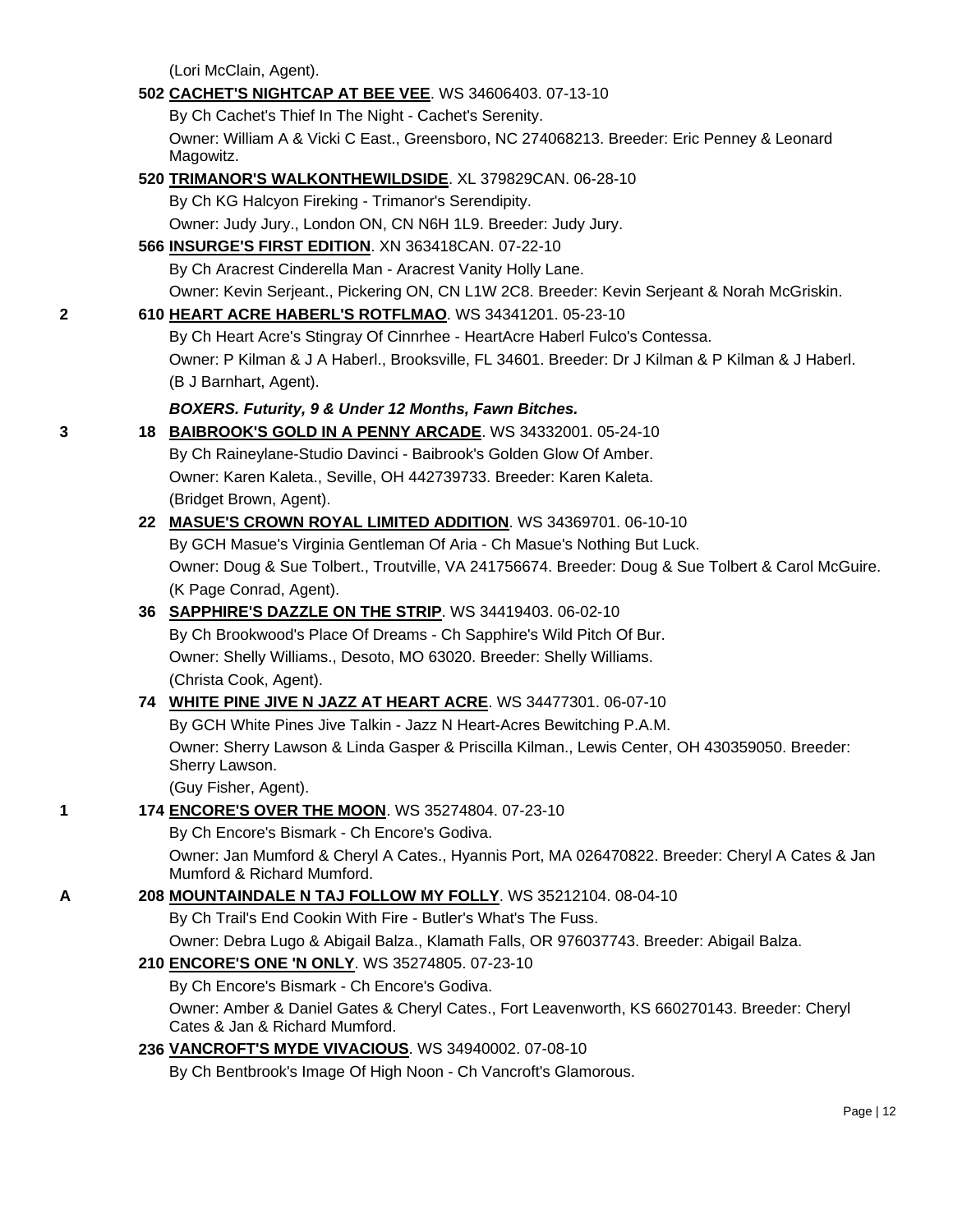Owner: Deborah Clark & Debi Bedford & Teresa Sil McCall., Stanwood, IA 523379675. Breeder: Deborah Clark & Teresa McCall & Jackie Royce.

(Sherry Canciamille, Agent).

## **250 [LEGACY'S ONE AND ONLY](http://canis.infodog.com/files/bdogrsl1.prg;makc=WS_34651301;mdog=Legacy_s_One_And_Only;wins=all)**. WS 34651301. 06-04-10

By Ch Raklyn's The Bronx MVP At Third - Ch Sergio's Duchess Of Legacy. Owner: Ginny Nicholson., Bel Air, MD 21014. Breeder: Ginny Nicholson. (Debbie Struff, Agent).

**252 [BAIBROOK'S TRACE OF GOLD](http://canis.infodog.com/files/bdogrsl1.prg;makc=WS_34332002;mdog=Baibrook_s_Trace_Of_Gold;wins=all)**. WS 34332002. 05-24-10

By Ch Raineylane-Studio Davinci - Baibrook's Golden Glow Of Amber. Owner: Karen Kaleta., Seville, OH 442739733. Breeder: Karen Kaleta. (Tess Savage, Agent).

## **254 [IVYLANE-RUFFIANL ALEUTIAN BALLAD](http://canis.infodog.com/files/bdogrsl1.prg;makc=WS_34178004;mdog=Ivylane-RuffianL_Aleutian_Ballad;wins=all)**. WS 34178004. 05-15-10

By Ch Cantermar's Port Au Prince - Sergio's High Tailin To Texas.

Owner: Brenda Mallory & Tina Starr & Ike Liotto., Austin, TX 787340012. Breeder: Mark Sergio & Linda Sergio & Tina Starr & Lacy Nichols.

## **308 [BROADWAY'S & JUSTAWYN'S ONE SINGULAR SENSATION](http://canis.infodog.com/files/bdogrsl1.prg;makc=WS_34870203;mdog=Broadway_s_&_Justawyn_s_One_Singular_Sensation;wins=all)**. WS 34870203. 08-01-10

By GCH Justawyn Ding Time At Heartacres - Ch Cameliard's Let Me Entertain You. Owner: Karol Cline., Bloomfield Hills, MI 483041245. Breeder: Karol Cline. (Ashley Wynieski, Agent).

## **348 [ROBINSON'S LEGACY OF THE ROSE](http://canis.infodog.com/files/bdogrsl1.prg;makc=WS_34142602;mdog=Robinson_s_Legacy_Of_The_Rose;wins=all)**. WS 34142602. 05-18-10

By Ch Heart Acres Stingray Of Cinnrhee - Robinson's Rambling Rose. Owner: William & Delma Robinson., Beavercreek, OH 45434. Breeder: William & Delma Robinson. (Sherry Canciamille, Agent).

## **378 [WOODRIDGE'S STEP ASIDE BOYS](http://canis.infodog.com/files/bdogrsl1.prg;makc=WS_34730401;mdog=Woodridge_s_Step_Aside_Boys;wins=all)**. WS 34730401. 07-09-10

By Ch Pearlisle Standing-O For Bix-L - Ch Woodridge's Immaculate Conception. Owner: Robin & Jim Fortney & Janice Von Brook & George Miller., Limerick, ME 04048. Breeder: Robin & Jim Fortney.

(Debbie Struff, Agent).

### **4 396 [SAPPHIRE'S WORKIN' THE STRIP OF STREAMLINE](http://canis.infodog.com/files/bdogrsl1.prg;makc=WS_344190401;mdog=Sapphire_s_Workin__The_Strip_Of_Streamline;wins=all)**. WS 344190401. 06-02-10

By Ch Brookwood's Place Of Dreams - Ch Sapphire's Wild Pitch Of Burlwood. Owner: Mack Young & Joleena Young., Sullivan, IL 619516386. Breeder: Shelly Williams. (Christa Cook, Agent).

# **414 [SBK BUTTERCUP BABE](http://canis.infodog.com/files/bdogrsl1.prg;makc=WS_33921504;mdog=SBK_Buttercup_Babe;wins=all)**. WS 33921504. 05-15-10

By Ch Naja's Enterprise Of Summer - Faerdorn Dream Girl. Owner: Sandie B Dietz., Succasunna, NJ 078761538. Breeder: Sandie B Dietz. (Kim Pastella Calvacca, Agent).

### **494 [TJ'S WILD WILD WHISPER](http://canis.infodog.com/files/bdogrsl1.prg;makc=WS_34228405;mdog=TJ_s_Wild_Wild_Whisper;wins=all)**. WS 34228405. 05-26-10

By GCH LRM Gold N Rock - Ch TJ's Miss Parker.

Owner: Theresa Janzen., Lacey, WA 985098342. Breeder: Theresa Janzen.

# **580 [APLAWS DESIGNED TO SHINE](http://canis.infodog.com/files/bdogrsl1.prg;makc=WS_35244801;mdog=Aplaws_Designed_To_Shine;wins=all)**. WS 35244801. 08-05-10

By Ch Berlane's High Voltage - Ch Aplaws Dancing Queen Of Telstar. Owner: Ken & Bonnie Keel., Flagstaff, AZ 86004. Breeder: Bonnie Keel & Jennifer Tellier. (Wendy Bettis, Agent).

# **2 602 [INDIGO'S WYNNING THE GOLD](http://canis.infodog.com/files/bdogrsl1.prg;makc=WS_34020403;mdog=Indigo_s_Wynning_The_Gold;wins=all)**. WS 34020403. 05-28-10

By Ch Storybook Page After Page - Ch Indigo's Luck Be A Lady V TuRo. Owner: Lynn Cooch & Diane Monson., Anoka, MN 553031121. Breeder: Lynn Cooch & Diane Monson.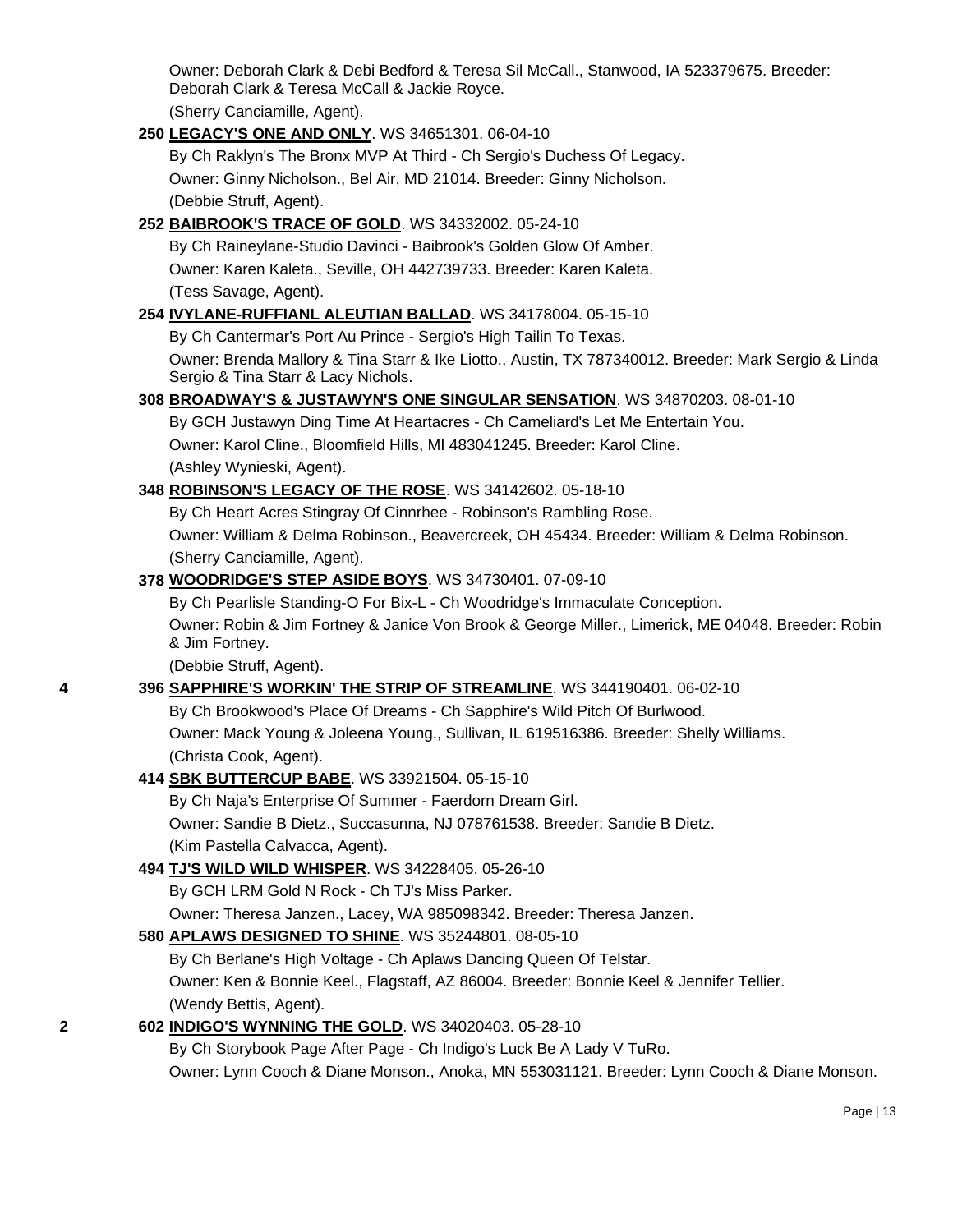(Lori McClain, Agent).

|              | BOXERS. Futurity, 12 & Under 15 Months, Brindle Bitches.                                                                          |
|--------------|-----------------------------------------------------------------------------------------------------------------------------------|
| $\mathbf{2}$ | 126 UPPERCUTS UNCHAINED MELODY. WS 35396501. 04-12-10                                                                             |
|              | By Ch Renee's Broklyn Bruiser - Uppercuts Code Red.                                                                               |
|              | Owner: Jim & Francine Gillanders., Tupperville ON, CN N0P 2M0. Breeder: Jim & Francine Gillanders.                                |
| 4            | 166 CAYMANS SWEET CAYENNE. WS 33618109. 03-31-10                                                                                  |
|              | By Ch Sandtrap's Golden Is Grande - Caymans Sweet Spirit.                                                                         |
|              | Owner: Paul & Judy Wilcox., Spruce Grove AB, CN T7X 3V2. Breeder: Sydney Brown.                                                   |
|              | (Lori McClain-Ferguson, Agent).                                                                                                   |
| 3            | 198 SPRINGBROOK'S DANCE LIKE NO ONE IS WATCHING. WS 33743401. 04-12-10                                                            |
|              | By Ch Can-Cia's Hard Act To Follow - Ch Springbrook's Talk Of The Town.                                                           |
|              | Owner: Mary Dohm & Sherry Canciamille., Rockford, IL 611017508. Breeder: Mary Dohm & Sherry<br>Canciamille.                       |
|              | 246 TNTS HOW DO I LIVE. WS 34104301. 04-09-10                                                                                     |
|              | By Ch Firestars How Forever Feels - Ch Tnts Out Of Nowhere.                                                                       |
|              | Owner: Tamara Reader & Nicholas Wolf., Montgomery, IL 605385033. Breeder: Tamara Reader &<br>Nicholas Wolf.                       |
|              | (Christa Cook, Agent).                                                                                                            |
|              | 356 RODLINS MAZDA PROTEGE. WS 35478801. 04-05-10                                                                                  |
|              | By Ch Encore's Zoom Zoom - Rodlins Up N Flying.                                                                                   |
|              | Owner: Rod & Linda Norris., Barrie ON, CN L4N 8G2. Breeder: Rod & Linda Norris.                                                   |
|              | (H Medley Small, Agent).                                                                                                          |
| 1            | 540 WHITE PINES HOT FUDGE SUNDAE. WS 33358704. 03-09-10                                                                           |
|              | By Ch White Pines Willie B Invited - Ch Beacon's Phoenix Rising CD RA.                                                            |
|              | Owner: Karen Schultz & Sharon Kang., Amarillo, TX 791097112. Breeder: K Rutherford & S Kang & L<br>Gasper.                        |
|              | 546 DUSTY ROAD'S ROCK ME GENTLY. WS 34027803. 04-26-10                                                                            |
|              | By Dusty Road's Perfect World - Dusty Road's Tornado Warning.                                                                     |
|              | Owner: Rita Wallin & Jeff Wallin & Judith Pasbrig., Grant, NE 691403003. Breeder: Judith M Pasbrig &<br>Randall S Pasbrig.        |
|              | 576 CEDAR'S SOMETHIN TA TALK ABOUT. WS 33358102. 03-08-10                                                                         |
|              | By Ch White Pines High Expectations - Janay's Lady Luck.                                                                          |
|              | Owner: Crystal Stock., Cedar City, UT 847218019. Breeder: Thomas Gaus.                                                            |
|              | 616 WHITE PINES BLACK MAGIC WOMAN. WS 33358702. 03-09-10                                                                          |
|              | By Ch White Pines Willie B Invited - Ch Beacon's Phoenix Rising CD RA.                                                            |
|              | Owner: Sandi Dunn., Loveland, OH 451401362. Breeder: Kim Rutherford & Sharon Kang & Linda<br>Gasper.                              |
|              | (Guy H Fisher, Agent).                                                                                                            |
|              | BOXERS. Futurity, 12 & Under 15 Months, Fawn Bitches.                                                                             |
|              | 38 BELCO'S WITCH'S BREW. WS 33588102. 02-20-10                                                                                    |
|              | By Ch Belco's Coppertone - Belco's Bewitched.                                                                                     |
|              | Owner: Virginia Zurflieh & Beth Coviello-Davis., Plant City, FL 335655247. Breeder: Elizabeth Coviello-<br>Davis & Sandra Gaynor. |
|              | 154 BARGARY'S YA GOTTA KEEP ON MOVIN'. WS 34768202. 03-17-10                                                                      |
|              | By Bargary's Ya Gotta Pay Ta Play - Bargary's Grande Illusion.                                                                    |
|              | Owner: Barbara & Gary Wadge., Lacombe, LA 70445. Breeder: Barbara & Gary Wadge.                                                   |
|              | (Terri Galle, Agent).                                                                                                             |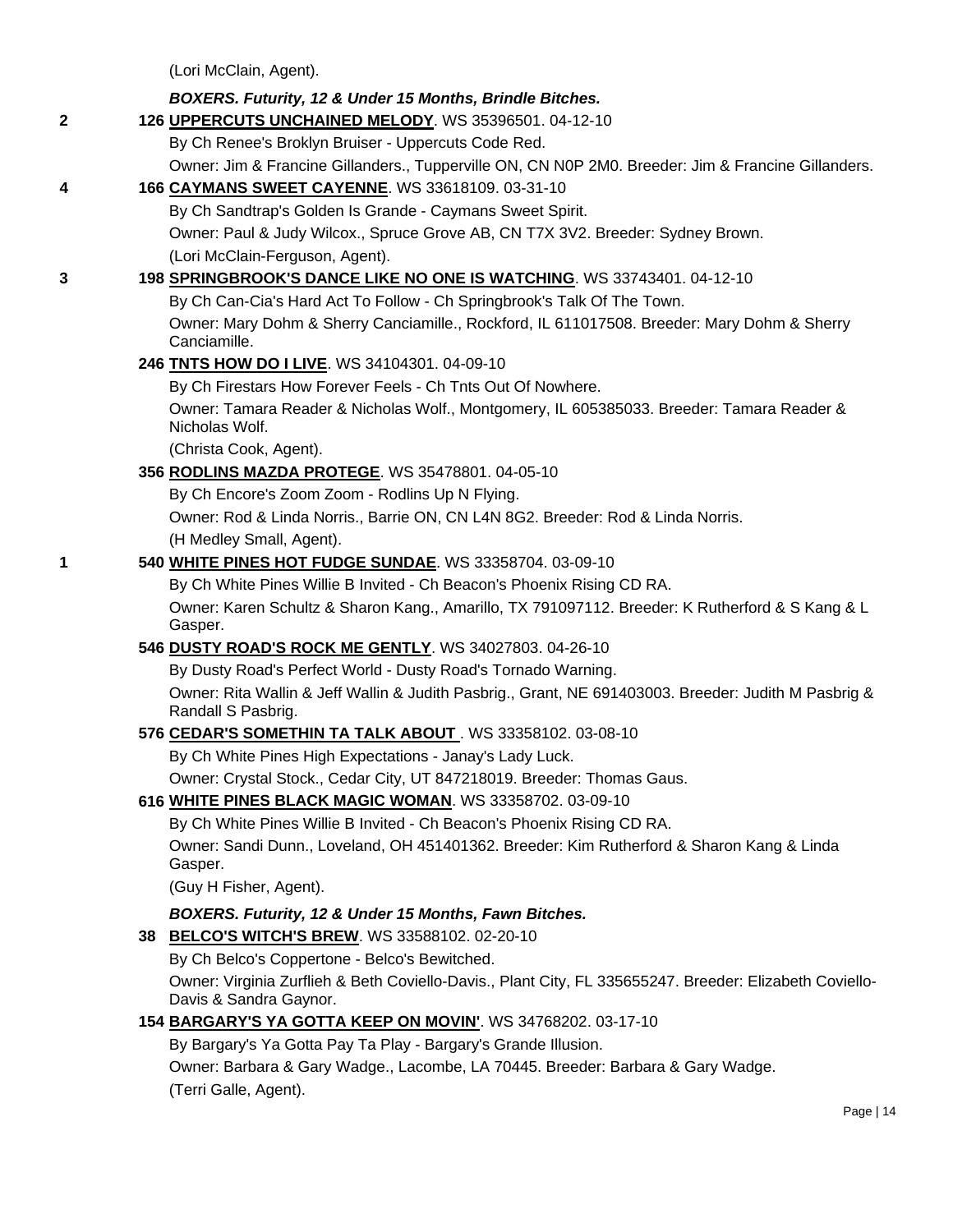|       |     | 238 LIBERTI'S KNELLS BELLS. WS 33891705. 05-07-10                                                                                          |
|-------|-----|--------------------------------------------------------------------------------------------------------------------------------------------|
|       |     | By Ch Kimkar's Hi-Tech Traveler - Liberti's Crack'n The Bell.                                                                              |
|       |     | Owner: Matthew Holmbeck & Teresa Berge., Belle Plaine, MN 560115130. Breeder: Teresa Berge.                                                |
|       |     | (Kimberly A Pastella-Calvacca, Agent).                                                                                                     |
| 1     |     | 264 HI-TECH N TARA'S IRISH EYES R SMILING. WS 34065301. 03-17-10                                                                           |
|       |     | By Ch Hi-Tech's Sound Investment - Ch Hi-Tech Tara's Paloma.                                                                               |
|       |     | Owner: Tony & Mary Louwerse & Zoila Truesdale., Cornwall, PA 17016. Breeder: Zoila Truesdale &<br>Barbara Grizlo.                          |
| 3     |     | 276 LOGAN ELM'S BURN NOTICE BOMBSHELL. WS 33969201. 05-01-10                                                                               |
|       |     | By Ch Sharledar's Simply Decadent - Ch Ensign's Freeze Frame At Logan Elm.                                                                 |
|       |     | Owner: Kari Hammer-Phillips & Jeff Phillips., Stoutsville, OH 431549627. Breeder: Kari Hammer-Phillips<br>& Jeff Phillips & Annette Clark. |
|       |     | 300 NANTESS SHAME ON THE MOON. WS 34082601. 04-15-10                                                                                       |
|       |     | By Ch Capri's Woods End Spellcaster - Ch Nantess Get R Done Of Adellins.                                                                   |
|       |     | Owner: Nancy & Tessie Savage., Table Grove, IL 61482. Breeder: Nancy & Tessie Savage.                                                      |
|       |     | 314 WHITE PINES BY INVITATION ONLY. WS 33358701. 03-09-10                                                                                  |
|       |     | By Ch White Pines Willie B Invited - Ch Beacon's Phoenix Rising CD RA.                                                                     |
|       |     | Owner: Linda Gasper & Robert Gasper., Medina, OH 442568540. Breeder: Kim Rutherford & Sharon<br>Kang & Linda Gasper.                       |
|       |     | (Guy Fisher, Agent).                                                                                                                       |
| 4     |     | 548 LIBERTI'S BANGIN' THE BELL. WS 33891703. 05-07-10                                                                                      |
|       |     | By Ch Kimkar's Hi-Tech Traveler - Liberti's Crack'N The Bell.                                                                              |
|       |     | Owner: Nancy Teubner & Katharina Gatz., E Amherst, NY 14051. Breeder: Teresa Berge.                                                        |
|       |     | (Sherry Canciamille, Agent).                                                                                                               |
| 2     |     | 622 BORDEAUX N PRO'S MS GRACE D'SHAMROCK. WS 34350701. 03-20-10                                                                            |
|       |     | By Ch Shamrock's Sixty Miinute Man - Ch PRO's Bordeaux Something New.                                                                      |
|       |     | Owner: Byron Dale & Deborah Spivey & Peggy Otto., Tabor City, NC 284637385. Breeder: Bill Lewis &<br>Jakcie Elgin & Peggy Otto.            |
|       |     | BOXERS. Futurity, 15 & Under 18 Months, Brindle Bitches.                                                                                   |
|       |     | 98 DAJEN JASMIN ELEGANT DREAM AT LUSTIG. WS 32120103. 11-18-09                                                                             |
|       |     | By Ch Haberl's Heartacre's U Got It - Ch Dajen'N'Nicklebrooke Deep Roots.                                                                  |
|       |     | Owner: Stephen & Mary Quinn., Dade City, FL 335250805. Breeder: Jennifer Bittner.                                                          |
| A     |     | 136 GIOIA'S HEAVENY HOLLY OF ST. FOWLER. WS 32693403. 12-25-09                                                                             |
|       |     | By GCH Fowler's Along For The Ride - Gioia's Princess Zinnia.                                                                              |
|       |     | Owner: Shonna Gioia., Placerville, CA 95667. Breeder: Damien & Shonna Gioia.                                                               |
| A     |     | 150 DAJEN JASMIN ELEGANT DREAM. WS--32120103. 11-18-09                                                                                     |
|       |     | By Ch Haberl's Heartacre's U Got It CD RN - Ch Dajen'N'Nicklebrooke Deep Roots.                                                            |
|       |     | Owner: Stephen & Mary Quinn., Dade City, FL 33525. Breeder: Jennifer Bittner.                                                              |
| 1/BJF |     | 162 CH MEL-O-D'S RAZZLE DAZZLE FROM MYDE. WS 32407402. 12-10-09                                                                            |
|       |     | By Ch Happy Tail's Crime Time - Interlude's Myde Nice.                                                                                     |
|       |     | Owner: Melody Clementz., Prophetstown, IL 612778864. Breeder: Debi Bedford & Melody Clementz.                                              |
|       | 182 | STONEWALL'S CALAMITY ABOUNDS AT CINNAMON.<br>WS 33090701.01-30-10                                                                          |
|       |     | By Mantle N Irondale's Invincible - Stonewall's Fielder's Choice.                                                                          |
|       |     | Owner: Rob & Phylis Snyder., Twin Lake, MI 494579490. Breeder: Barb Tuskas.                                                                |
|       |     | (Ashley Wynieski, Agent).                                                                                                                  |
|       |     |                                                                                                                                            |

**324 [IVYLANE-RUFFIAN BOOGIE ON THE BAYOU](http://canis.infodog.com/files/bdogrsl1.prg;makc=WS_32627802;mdog=Ivylane-Ruffian_Boogie_On_The_Bayou;wins=all)**. WS 32627802. 12-18-09